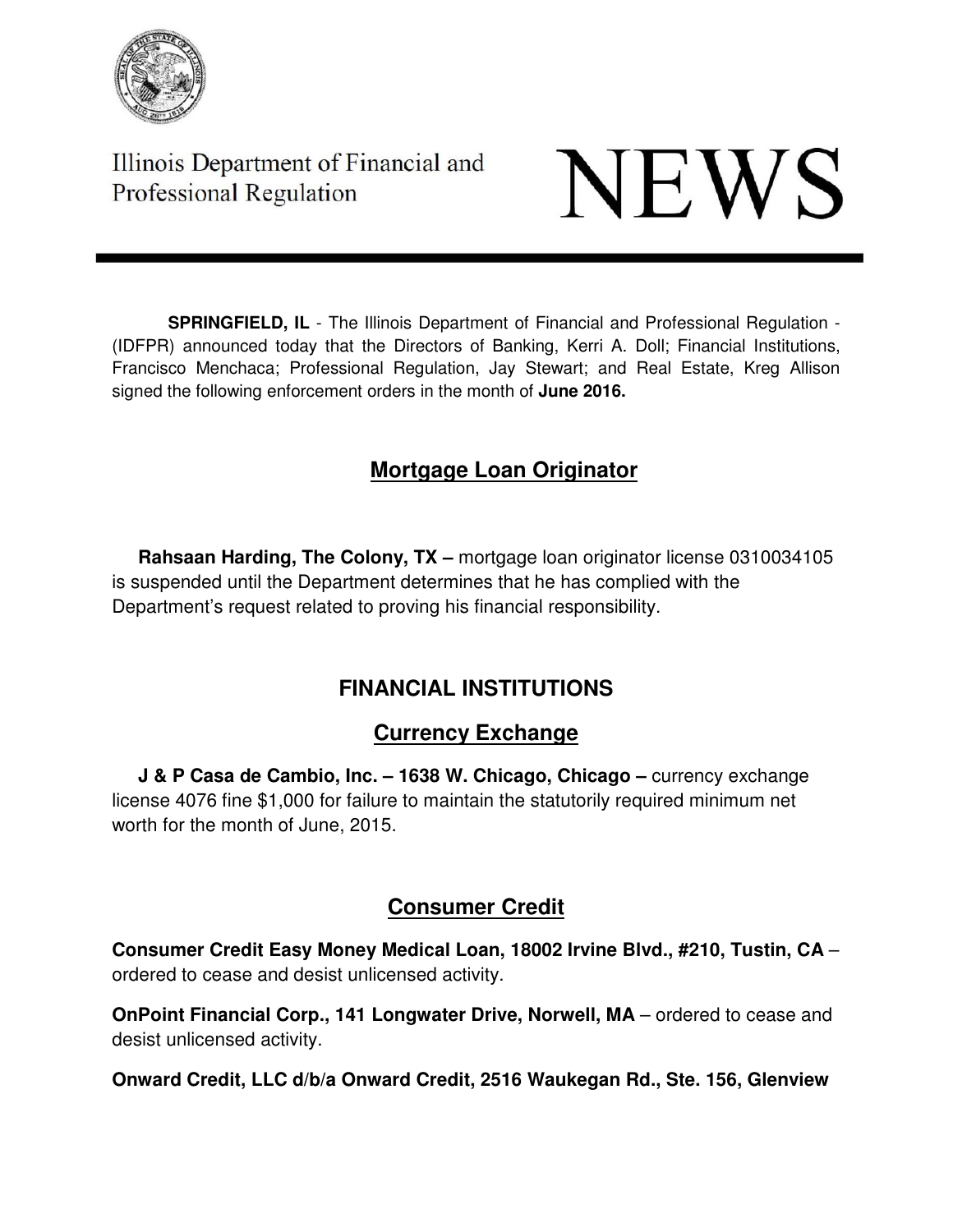– ordered to cease and desist unlicensed activity.

### **DIVISION OF PROFESSIONAL REGULATION**

#### **UNLICENSED PROFESSIONS**

 **Alecs, Oak Brook, unlicensed** - ordered to cease and desist unlicensed practice of land surveying by producing a plat of survey without the benefit of the requisite license.

 **Teena Ahuja, Chicago, unlicensed** - ordered to cease and desist the unlicensed practice as a licensed clinical counselor.

 **Jeanette Belzer, Libertyville, unlicensed** - ordered to cease and desist the unlicensed practice of massage therapy.

 **Jason Colley, Aurora, unlicensed** - ordered to cease and desist the unlicensed practice as a physical therapist.

 **Geopol, Inc., Chicago, unlicensed** - ordered to cease and desist the unlicensed practice as a land surveyor.

 **Dustin Jacoby, Aurora, CO, 002168802-0024** - full contact martial arts license suspended retroactive to February 26, 2016, terminated on May 7, 2016 and fined \$1,000 for testing positive for THC (marijuana) subsequent to a urine examination after performing at a GLORY Kick Boxing event in Illinois.

 **Thomas Jarzembowski, Detroit, MI, unlicensed** - ordered to cease and desist the unlicensed practice as a funeral director and embalmer.

 **LSS Remodeling, Springfield, unlicensed** - ordered to cease and desist the unlicensed practice as a roofing contractor.

**My Barber Shop, Joliet, unlicensed** - ordered to cease and desist operating as a shop/salon.

 **Netword Mapping, Wilmington, DE, unlicensed** - ordered to cease and desist the unlicensed practice of land surveying.

 **Chom Paloquin, Wayland, MS, unlicensed** - ordered to cease and desist the unlicensed practice of massage therapy.

 **Lijuan Pan, Crystal Lake, unlicensed** - ordered to cease and desist the unlicensed practice of massage therapy.

**Delfino Rios, Chicago, unlicensed** - ordered to cease and desist the unlicensed practice from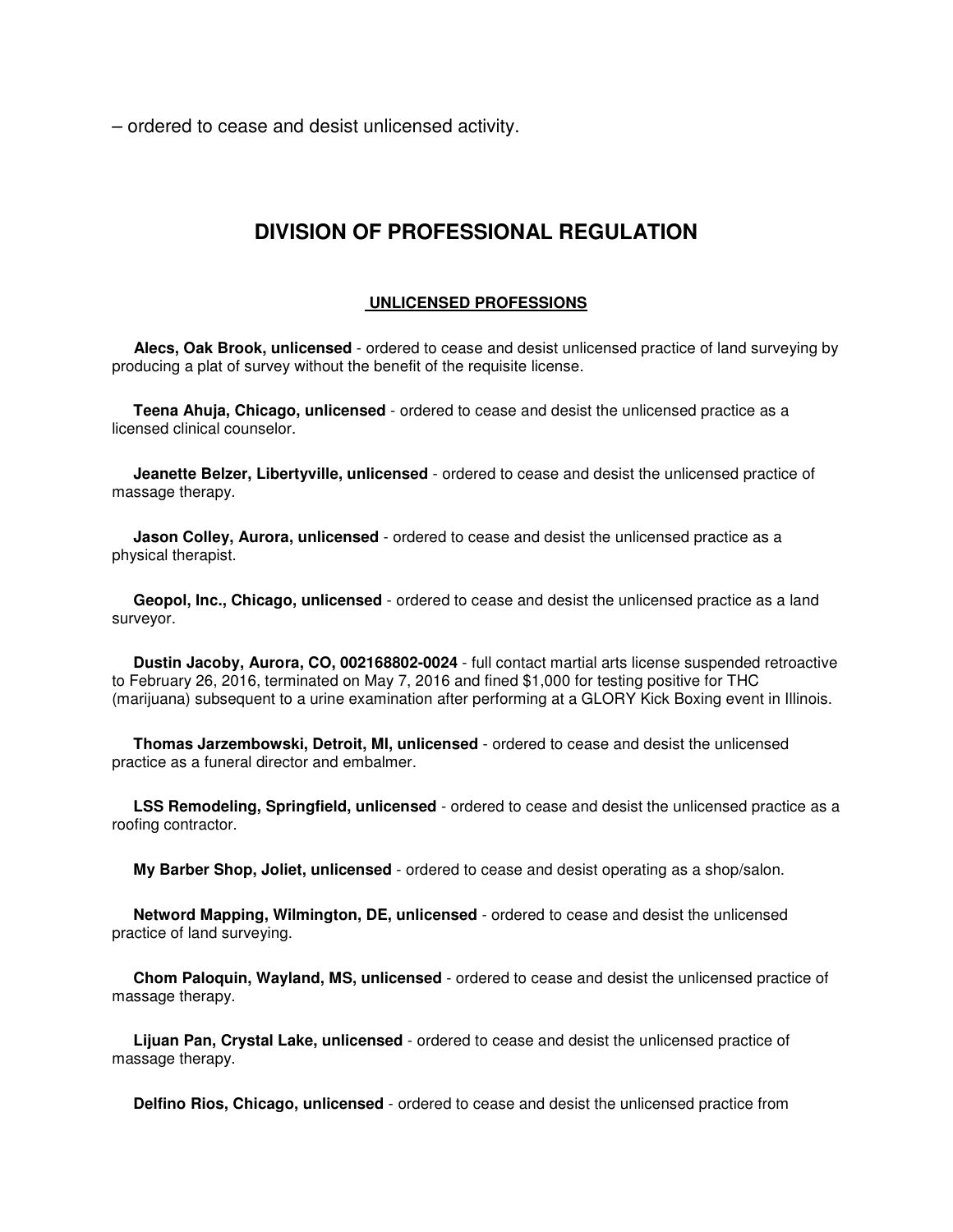offering or providing roofing services.

 **Ali Sajadi, Northbrook, unlicensed** - ordered to cease and desist unlicensed practice of architecture.

 **Frank Sigretto, Springfield, unlicensed** - and **Christian Roofing Incorporated, Springfield, Unlicensed** - ordered to cease and desist from offering or providing roofing services.

 **Tactical Structures, Arlington Heights, unlicensed** - ordered to cease and desist the unlicensed practice of structural engineering.

 **Joseph Tengbeh, Chicago, unlicensed** - ordered to cease and desist the unlicensed practice of medicine and assessed a \$500 civil penalty.

 **Chum Zhao, Naperville, unlicensed** - ordered to cease and desist the unlicensed practice of nail technology.

#### **APPRAISAL**

 **Timothy Grossi, Orland Park, 556001487** - certified residential real estate appraiser license revoked and fined \$5,000 for agreeing to perform an appraisal while his license was in expired status; accepting compensation for an appraisal but failing to develop and communicate an appraisal report; and failing to provide documents to the Department with 30 days of the Department's written request.

 **Richard Sagan, Chicago, 553001539** - certified general real estate appraiser license suspended for failure to file and/or pay Illinois state income taxes.

#### **ATHLETIC BOARD**

 **David Reid, Minooka, 002.168056-0010** - licensed boxing second license suspended for failure to file and/or pay Illinois state income taxes.

#### **BCENT COMMITTEE**

 **, Champaign, 011253298** - cosmetologist license and salon license Red Hair Beauty Salon both placed on probation for one year and fined \$250 owed jointly and severally for aiding and assisting unlicensed practice.

 **1 Nails Spa, O'Fallon, 189015771** - salon license and nail technician license, Dang Nguyen, O'Fallon 169022715 both placed on probation for one year and fined \$750, owed jointly and severally for substandard work, unprofessional conduct and unsanitary conditions.

 **Lavonna Andrews, Kankakee, 011251241** - cosmetologist license reprimanded and fined \$500 after operated a salon without proper Illinois registration.

 **Elsa Backa, River Grove, 011266306** - cosmetologist license reprimanded and fined \$250 for owning and operating an unregistered salon, unsanitary conditions and maintenance procedures that did not meet sanitary standards.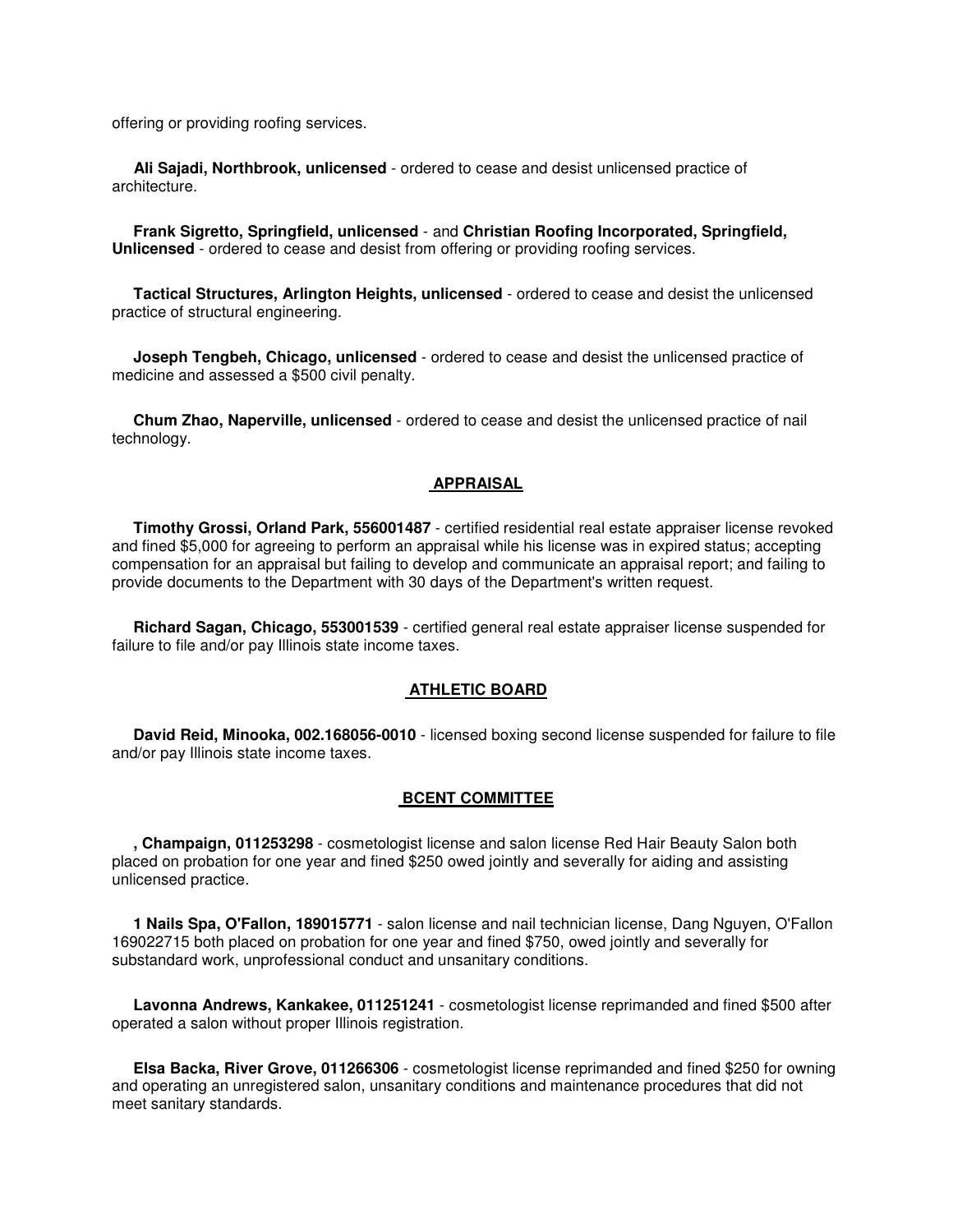**Albert Bailey, Joliet, 006app3294925** - barber license issued and placed on probation for two years based on felony convictions and unprofessional conduct.

 **Hector Berrios, Chicago, 006app3559823** - barber license issued and placed on probation for one year based on felony conviction and unprofessional conduct.

 **Vui Bybee, Hometown, 011304005** - cosmetologist license and nail technician license 169018383 indefinitely suspended and fined \$2,000 owed jointly and severally based on misrepresentations for the purpose of obtaining a license, and willfully filing false records with the Department and engaging in dishonorable, unethical, and unprofessional conduct.

 **Kelli Clark, Park Forest, 011289329** - cosmetologist license suspended for failure to file and/or pay Illinois state income taxes.

 **Dariela Deanda, Chicago, 011201638** - cosmetologist license suspended for failure to file and/or pay Illinois state income taxes.

 **Michael Duewer, Springfield, 006061791** - barber license suspended for failure to file and/or pay Illinois state income taxes.

 **Sandra Easley, O'Fallon, 011284692** - cosmetologist license suspended for failure to file and/or pay Illinois state income taxes.

 **Luis Figueroa, Aurora, 006063373** - barber license suspended for failure to file and/or pay Illinois state income taxes.

 **Antwine Freeman, Peoria, 011227281** - cosmetologist license suspended for failure to file and/or pay Illinois state income taxes.

 **Valerie Fulbright, Westchester, 012006871** - cosmetologist teacher license suspended for failure to file and/or pay Illinois state income taxes.

 **Claire Gough, Chicago, 011219735** - cosmetologist license suspended for failure to file and/or pay Illinois state income taxes.

 **Susan Jamison, Oak Park, 011196456** - cosmetologist license and Johnny Jamison, Oak Park cosmetologist license both reprimanded and fined \$950 owed jointly and severally after they aided the unlicensed practice of cosmetology.

 **Deloise Joiner, Country Club Hills, 01200250** - cosmetologist license suspended for failure to file and/or pay Illinois state income taxes.

 **Ladon Jones, Chicago, 006app34696367** - barber license issued on suspension for 9 months and fined \$250 based on material misstatement in furnishing information to the Department.

 **Sherri Judge, Frankfort, 011202397** - cosmetologist license suspended for failure to file and/or pay Illinois state income taxes.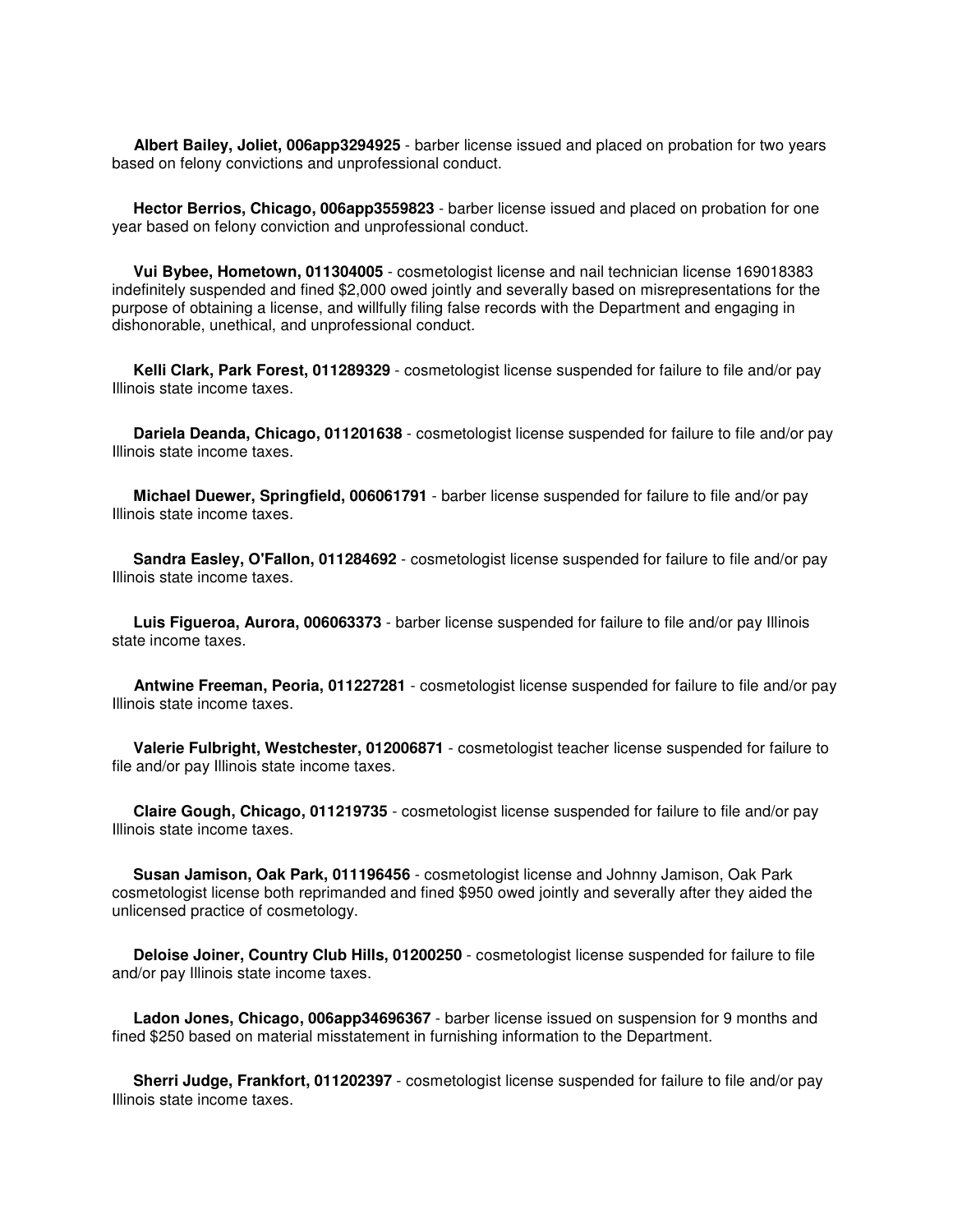**Daniel Manchen, Chicago, 011310034** - cosmetologist license suspended for 60 days and fined \$500 based on misrepresentation for purposes of obtaining a license, felony conviction, and unprofessional conduct.

 **Ryan Murphy, Peoria, 011261775** - cosmetologist license suspended for failure to file and/or pay Illinois state income taxes.

 **Charles Nelson, Lakewood, 012007186** - cosmetologist teacher license suspended for failure to file and/or pay Illinois state income taxes.

 **Tracey Nugent, Ormond Beach, FL, 012006520** - cosmetologist teacher license suspended for failure to file and/or pay Illinois state income taxes.

 **Ryan Patton, Colfax, 006063033** - barber license suspended for failure to file and/or pay Illinois state income taxes.

 **Jamie Petricka, Chicago, 011263430** - cosmetologist license placed on probation for 30 months based on felony convictions and unprofessional conduct.

 **Melanie Philpotts, Oak Forest, 011304933** - cosmetologist license suspended for failure to file and/or pay Illinois state income taxes.

 **Tonia Pickard, Bartlett, 169app619208** - nail technician license issued with reprimand and fined \$250 based on material misstatement in furnishing information to the Department.

 **Wendy Pierson, Orland Park, 011217104** - cosmetologist license suspended for failure to file and/or pay Illinois state income taxes.

 **Andre Polk, Tinley Park, 011209572** - cosmetologist license suspended for failure to file and/or pay Illinois state income taxes.

 **Melissa Ross, Hanover Park, 006060870** - Barber license suspended for failure to file and/or pay Illinois state income taxes.

 **Jack Schuster, Chicago, 169024884** - nail technician license suspended for failure to file and/or pay Illinois state income taxes.

 **J'Monica Scott, Chicago, 131app3459086** - esthetician issued and indefinitely suspended based on felony convictions and unprofessional conduct.

 **Antonio Trammell, Jackson, MI, 0113507792** - cosmetologist license issued and placed on probation for 30 months due to the Licensee's previous criminal history.

 **Kristina Trujillo, Rockford, 0113535557** - cosmetologist license issued with reprimand based upon past criminal activity.

**Gretchen Vandy, St. Charles, 131008733** - licensed esthetician license suspended for failure to file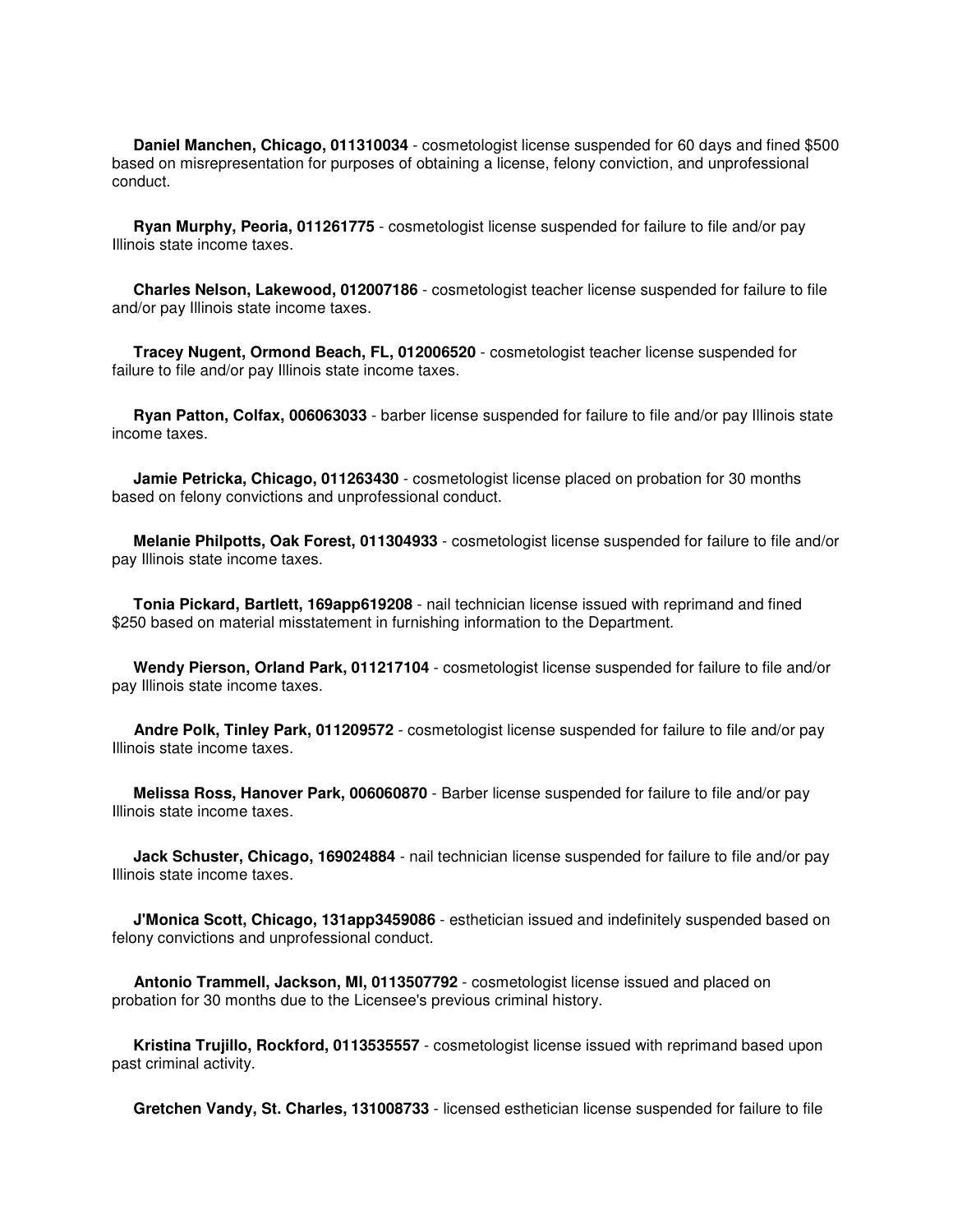and/or pay Illinois state income taxes.

 **West Belleville Nail Spa, Belleville, 189011367** - salon license placed on probation for one year and fined \$1,000 after salon maintained in an unsanitary condition and aiding and assisting unlicensed practice.

 **Daris Williams, Alton, 011278678** - cosmetologist license suspended for failure to file and/or pay Illinois state income taxes.

 **Vahlyssia Williams, Chicago, 011277516** - cosmetologist license suspended for failure to file and/or pay Illinois state income taxes.

#### **BOARD OF DENTISTRY**

 **Gregory Baluk, Chicago, 019022171** - dental license suspended for failure to file and/or pay Illinois state income taxes.

 **Shepherd Gross, Homewood, 019023712** - dental license suspended for failure to file and/or pay Illinois state income taxes.

 **Attila Juhasz, Willowbrook, 019022065** - dental license reprimanded to resolve allegations that he failed to completely remove the source of infection during an apicoectomy procedure on a patient's tooth.

 **Michael Kimble, O'Fallon, MO, 019024943** - dental license suspended for failure to file and/or pay Illinois state income taxes.

 **James Morrone, Oak Brook, 019017336** - dental license automatically, indefinitely suspended for a minimum of six months as a result of having violated a Consent Order with the Illinois Department of Financial and Professional Regulation in that he failed to comply with the conditions of probation on his dental license.

 **Dean Park, Geneva, 019020375** - dental license suspended for failure to file and/or pay Illinois state income taxes.

 **Timothy Stirneman, Algonquin, 019022088** - dental license suspended for failure to file and/or pay Illinois state income taxes.

#### **COMMUNITY ASSOCIATION MANAGER**

 **Vanessa Strong, Chicago, 261000065** - community association manager license indefinitely suspended for a minimum of two years for providing services while she held no current or valid license and failing to remit moneys that came into Respondent's possession that belonged to another entity.

#### **DESIGN FIRM BOARD**

 **Global Engineering & Technology, Bloomington, 184003519** - professional design firm license placed in refuse to renew status as a result of offering professional engineering services with an expired professional design firm license.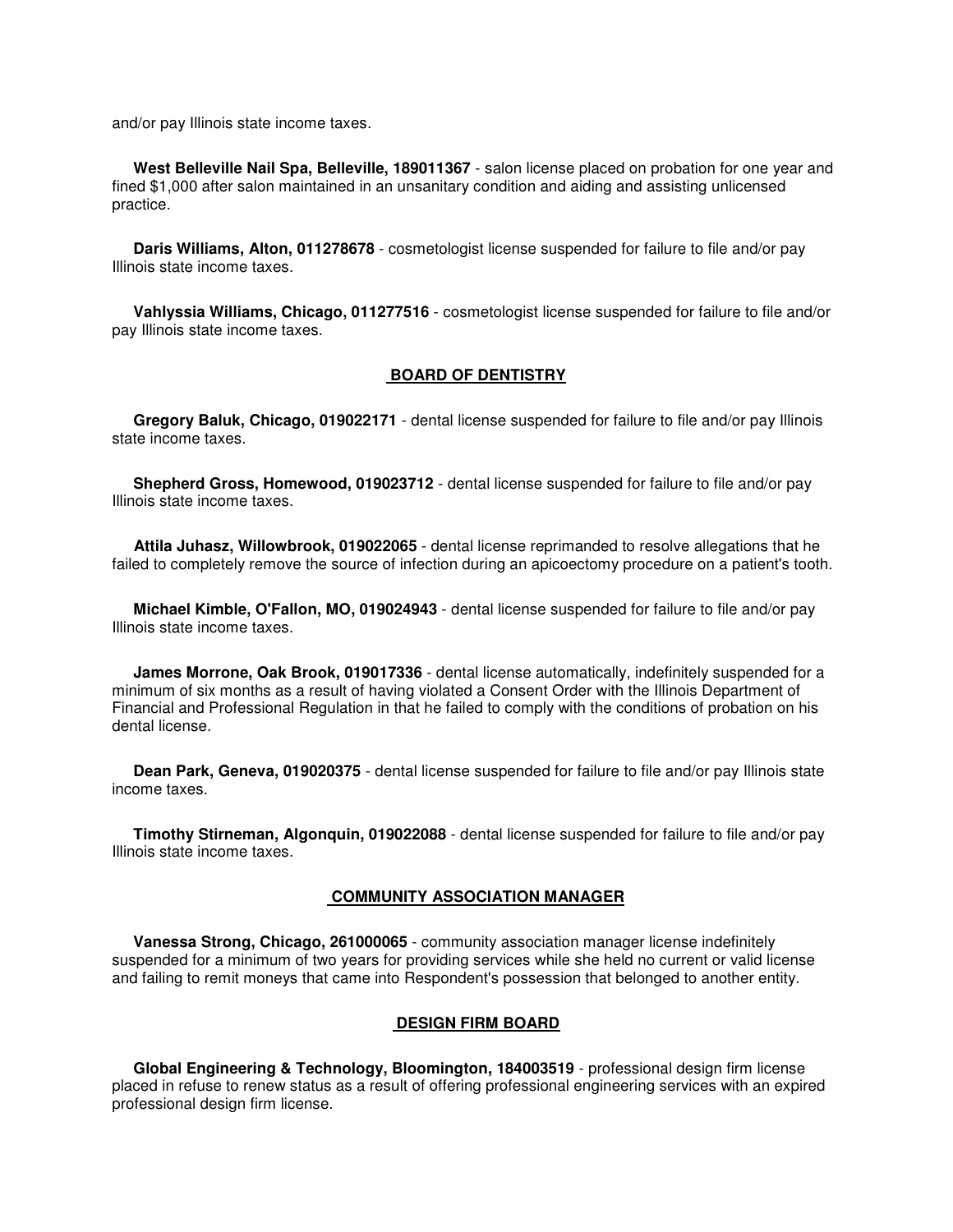#### **DETECTIVE BOARD**

 **Ramat Abdallah, River Forest, 129391902** - permanent employee registration card suspended for being more than 30 days delinquent in the payment of child support.

 **Arturo Alvarado, Cicero, 129265651** - permanent employee registration card placed in refuse to renew status for failure to appear for a disciplinary conference.

 **Andrea Anderson, Fisher, 129372773** - permanent employee registration card placed in refuse to renew status for failure to appear for a disciplinary conference

 **Sharee Andrews, Gary, IN, 1292891425** - permanent employee registration card placed in refuse to renew status for failure to appear for a disciplinary conference.

 **Rachael Aniszewski, Rockford, 129227972** - permanent employee registration card placed in refuse to renew status for failure to appear for a disciplinary conference

 **Thomas Argue, Machesney Park, 1293561345** - permanent employee registration card placed in refuse to renew status for failure to appear for a disciplinary conference

 **Marquita Austin, Joliet, 129359884** - permanent employee registration card placed on probation for one year due to criminal conviction and failure to report.

 **Ashton Barnes, Broadview, 129364095** - permanent employee registration card placed in refuse to renew status for failure to appear for a disciplinary conference.

 **Milton Bass, Peoria, 129381759** - permanent employee registration card suspended for failure to file and/or pay Illinois state income taxes.

 **Antony Blain, Chicago, 129306990** - permanent employee registration card placed in refuse to renew status for failure to appear for a disciplinary conference

**Jermaine Blake, Chicago, 129237142** - permanent employee registration card suspended for being more than 30 days delinquent in the payment of child support.

 **Samuel Bonilla, Tampa, FL, 129app306731** - permanent employee registration card placed in refuse to renew status for failure to appear for a disciplinary conference.

 **Yolanda Bottley, South Holland, 129320638** - permanent employee registration card placed in refuse to renew status for failure to appear for disciplinary conference.

 **Jeremiah Bracey, Chicago, 129105285** - permanent employee registration card restored to probation for two years.

 **Dennis Braun, Rockford, 129363296** - permanent employee registration card placed in refuse to renew status for failure to appear for a disciplinary conference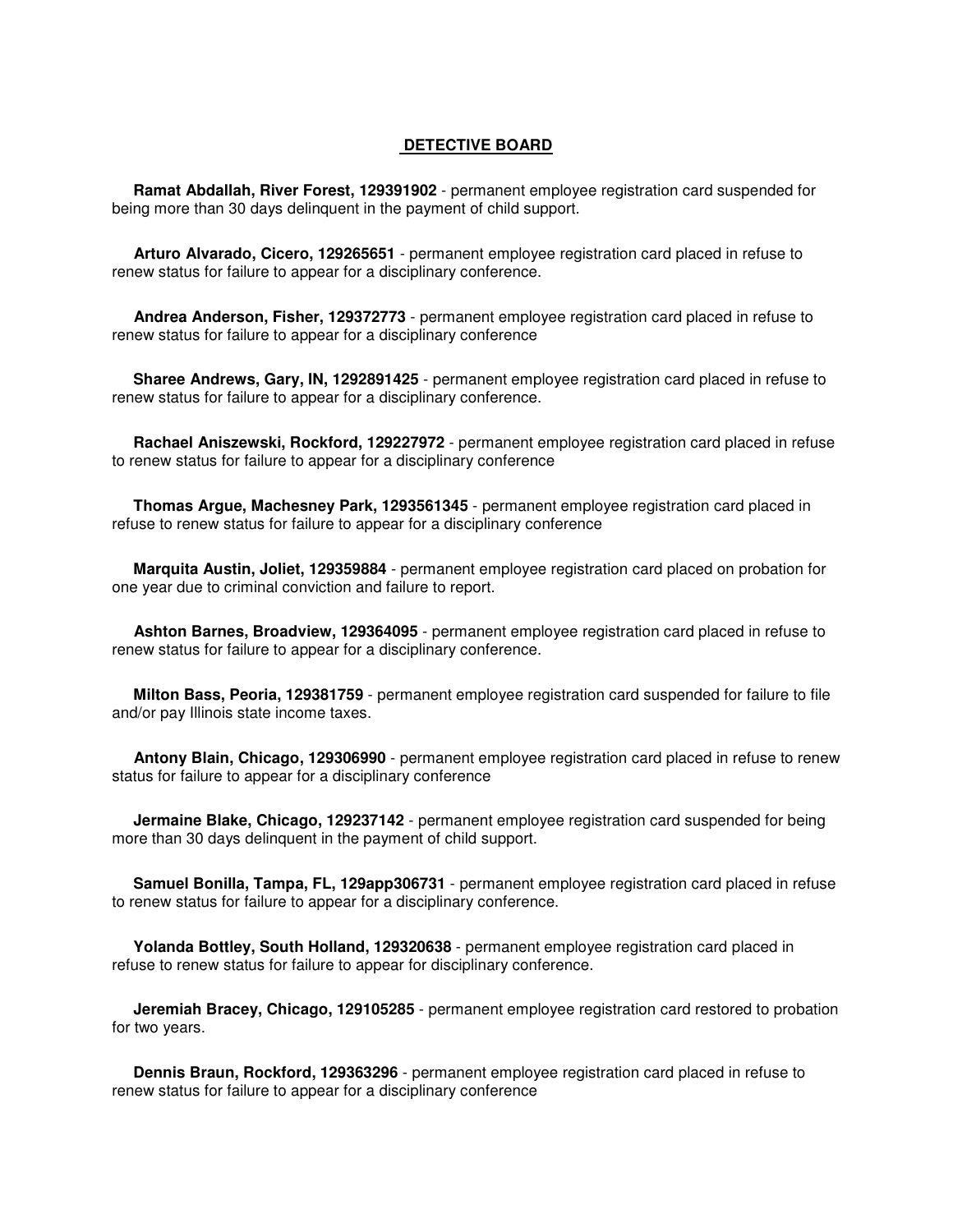**Alexander Bridges, Des Plaines, 129314791** - permanent employee registration card suspended for failure to file and/or pay Illinois state income taxes.

 **Akeiba Burke, Chicago, 129353709** - permanent employee registration card placed in refuse to renew status for failure to appear for a disciplinary conference

 **Carlos Caicedo, Cicero, 129app3572995** - permanent employee registration card issued and placed on probation for one year and FCC prohibited for one year due to criminal conviction.

 **Louise Cannon, Chicago, 1293563404** - permanent employee registration card placed in refuse to renew status for failure to appear for a disciplinary conference

 **Amelia Carr, Chicago, 129200557** - permanent employee registration card placed in refuse to renew status for failure to appear for a disciplinary conference.

 **Donovan Carter, Chicago, 129327994** - refuse to renew status for failure to appear for a disciplinary conference.

 **Temika Coleman, Chicago, 129197353** - permanent employee registration card placed in refuse to renew status for failure to appear for a disciplinary conference.

 **April Collins, Pearl, 1293567596** - permanent employee registration card placed in refuse to renew status for failure to appear for a disciplinary conference.

 **Steve Cornwell, Ludlow, 1293566255** - permanent employee registration card placed in refuse to renew status for failure to appear for a disciplinary conference.

 **Raquel Craig, Granite City, 129359854** - permanent employee registration card suspended for failure to file and/or pay Illinois state income taxes.

 **Maurice Dailey, Chicago, 129286127** - permanent employee registration card placed in refuse to renew status for failure to appear for a disciplinary conference.

 **Kenneth Davis, Chicago, 129145969 -** permanent employee registration card placed in refuse to renew status for failure to appear for a disciplinary conference.

 **William Decero, Park Ridge, 129025602** - permanent employee registration card placed in refuse to renew status for failure to appear for a disciplinary conference

 **Steven Dehaan, Beecher, 124001265** - licensed private alarm contractor license suspended for failure to file and/or pay Illinois state income taxes.

 **Scott Dexter, Morton, 129363551** - permanent employee registration card placed in refuse to renew status for failure to appear for disciplinary conference.

 **Michelle Dixon, Maywood, 129336344** - permanent employee registration card suspended for failure to file and/or pay Illinois state income taxes.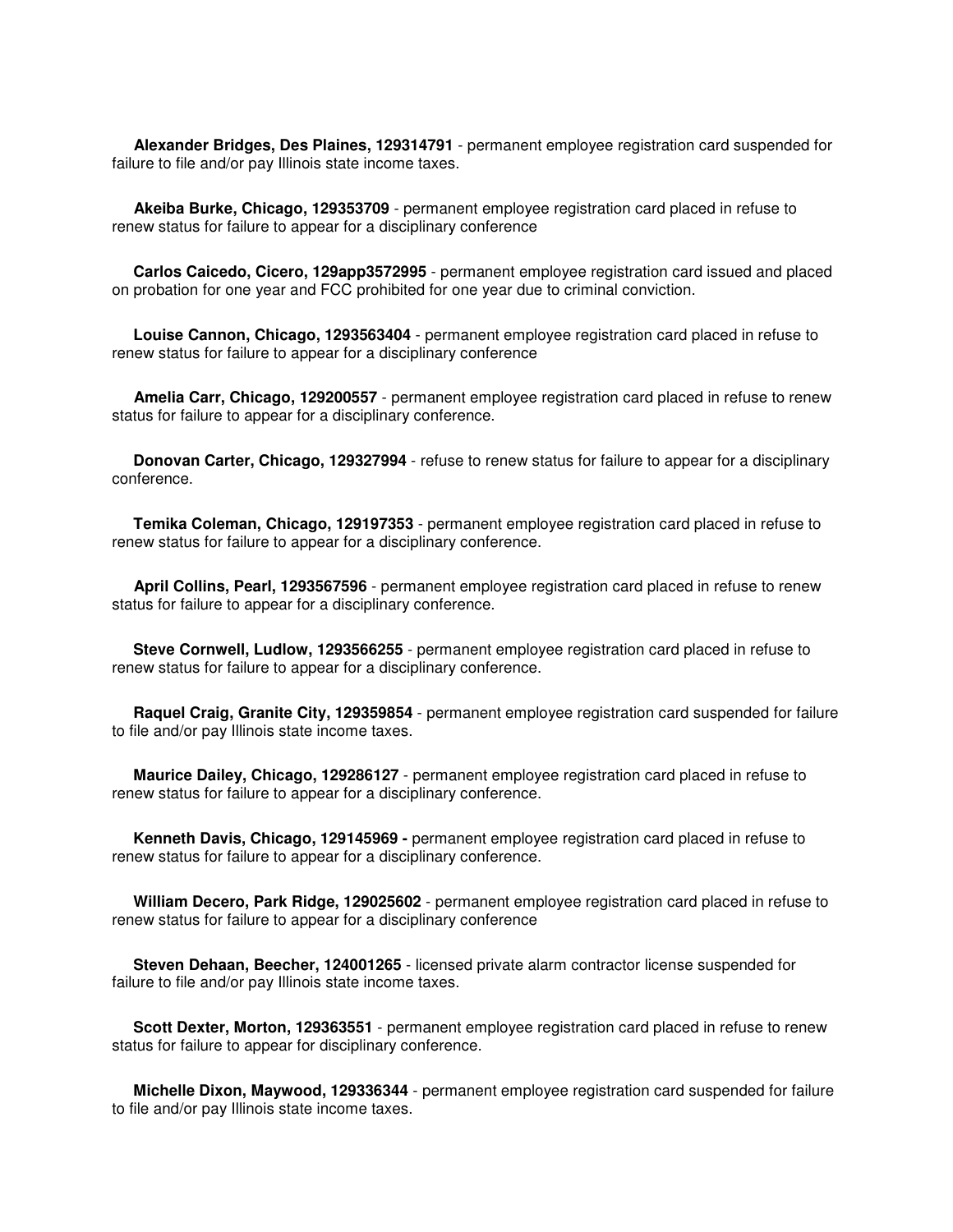**Stephen Drain, Crystal Lake, 115002433** - private detective license suspended for failure to file and/or pay Illinois state income taxes.

 **Shenise Drake, Matteson, 129334004** - permanent employee registration card placed on probation for one year due to criminal conviction.

 **James Dunlap, Chicago, 129083005** - permanent employee registration card suspended for failure to file and/or pay Illinois state income taxes.

 **Aaron English, Chicago, 129309120** - permanent employee registration card suspended for failure to file and/or pay Illinois state income taxes.

 **Tamara Ennis, Chicago, 129373265** - permanent employee registration card indefinitely suspended for a minimum of six months due to criminal conviction and failure to report such information to the Department.

 **Clyde Foster, Springfield, 129232373** - permanent employee registration card placed in refuse to renew status for failure to appear for a disciplinary conference

 **Diamond Freeman, Chicago, 129364371** - permanent employee registration card placed on probation for three years due to criminal conviction and failure to report.

 **Chet Gaines, Rockford, 115000148** - licensed private detective license suspended for failure to file and/or pay Illinois state income taxes.

 **Manuel Garcia, Steger, 129212511** - permanent employee registration card suspended for failure to file and/or pay Illinois state income taxes.

 **Sonyay Gaskew, Chicago, 129348812** - permanent employee registration card suspended for being more than 30 days delinquent in the payment of child support.

 **Annette Griffith, Chicago, 129181788** - permanent employee registration card suspended for failure to file and/or pay Illinois state income taxes.

 **John Grooms, Marseilles, 129325125** - permanent employee registration card suspended for failure to file and/or pay Illinois state income taxes.

 **David Harris, Plainfield, 129315590** - permanent employee registration card suspended for failure to file and/or pay Illinois state income taxes.

 **Thomas Hawthorne, Normal, 129216554** - refuse to renew status for failure to appear for a disciplinary conference.

 **Luis Hides, Lockport, 129280682** - permanent employee registration card placed in refuse to renew status for failure to appear for a disciplinary conference.

**Kenyon Hoskins, Chicago, 129360180** - permanent employee registration card placed in refuse to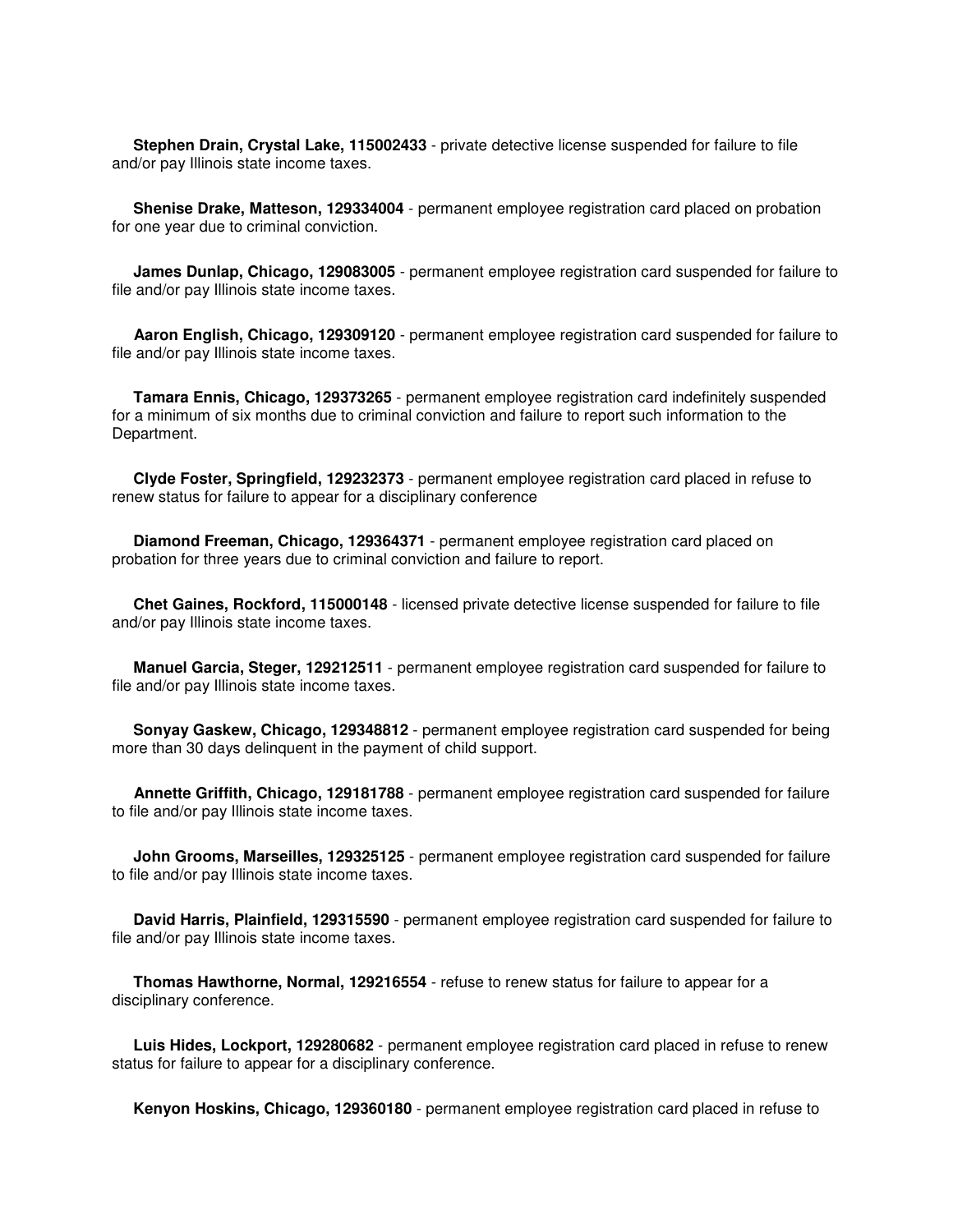renew status due to failure to report felony conviction.

 **Derjuan Ingram, Bolingbrook, 129250768** - permanent employee registration card placed in refuse to renew status for failure to appear for a disciplinary conference.

 **Spencer Jackson, Chicago, 129263298** - permanent employee registration card suspended for failure to file and/or pay Illinois state income taxes.

 **Marion Jackson, Chicago, 129app3550552** - permanent employee registration card issued and placed on probation for six months due to criminal conviction and failure to report.

 **Starin James, Chicago, 129310589** - permanent employee registration card placed in refuse to renew status for failure to appear for a disciplinary conference

 **Keisha Johnson, Chicago, 129332484** - permanent employee registration card suspended for failure to file and/or pay Illinois state income taxes.

 **Cornelius Johnson, Chicago, 129277850** - permanent employee registration card placed in refuse to renew status for failure to appear for a disciplinary conference

 **Kayla Kelley, Rock Island, 1293543336** - permanent employee registration card placed in refuse to renew status for failure to appear for a disciplinary conference

 **Adrian Kincaid, Hazel Crest, 129245813** - refuse to renew status for failure to appear for a disciplinary conference.

 **Joseph Klonowski, Crete, 129300706** - permanent employee registration card placed in refuse to renew status for failure to appear for a disciplinary conference

 **Mark Lacour, Chicago, 129176709** - permanent employee registration card suspended for failue to file and/or pay Illinois state income taxes.

 **John LeCoure, Chicago, 129349738** - permanent employee registration card suspended for failue to file and/or pay Illinois state income taxes.

 **Mario Lee, Chicago, 129350549** - permanent employee registration card placed in refuse to renew status for failure to appear at a disciplinary conference.

 **Norris Lee, Chicago, 129365042** - permanent employee registration card placed in refuse to renew status for failure to appear at a disciplinary conference.

 **Israel Lee, Berwyn, 129200587** - permanent employee registration card suspended for failue to file and/or pay Illinois state income taxes.

 **Gary Lenington, Marengo, 129001241** - permanent employee registration card suspended for failure to file and/or pay Illinois state income taxes.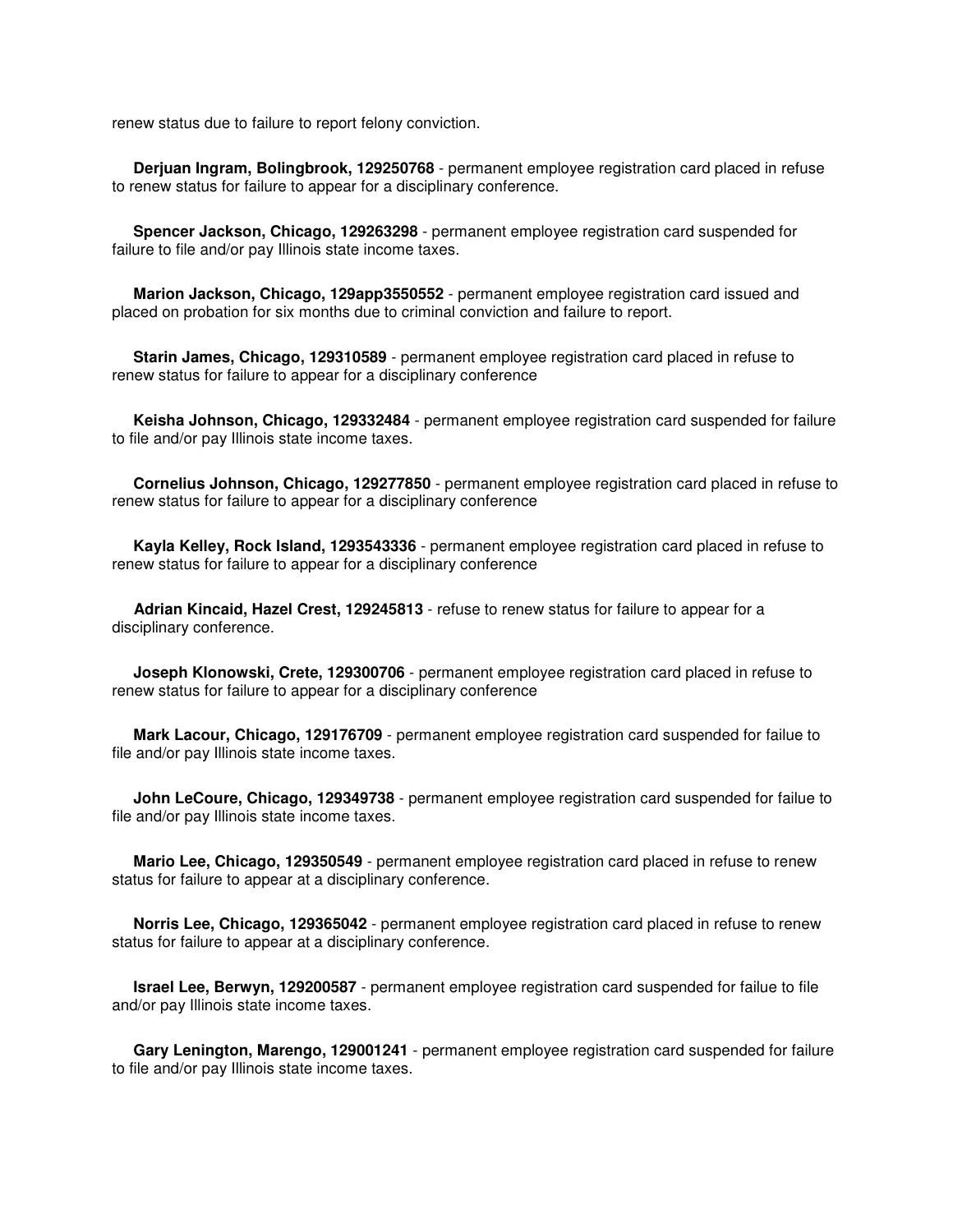**Gary Lenington, Union, 124001736** - licensed private alarm contractor license suspended for failure to file and/or pay Illinois state income taxes.

 **Jared Lewis, East St. Louis, 129359101** - permanent employee registration card placed in refuse to renew status for failure to appear for a disciplinary conference.

 **Keith Liddell, Chicago, 129372436** - permanent employee registration card suspended for failure to file and/or pay Illinois state income taxes.

 **Robert Linnear, Chicago, 129261496** - permanent employee registration card restored to probation for six months.

 **Willie Lofton, Chicago, 129app3570046** - permanent employee registration card issued and placed on probation for one year and FCC shall be prohibited due to criminal conviction and failure to report.

 **Darryl Lurks, Chicago, 129044788** - permanent employee registration card suspended for being more than 30 days delinquent in the payment of child support.

 **Clarence Mack, Chicago, 129376500** - permanent employee registration card placed in refuse to renew status for failure to appear for a disciplinary conference

 **Miranda Malone, Lowell, IN, 129366478** - permanent employee registration card suspended for failure to file and/or pay Illinois state income taxes.

 **Jestin Martin, Bloomington, 129358600** - permanent employee registration card placed in refuse to renew status for failure to appear for a disciplinary conference.

 **David Matthews, Chicago, 129221993** - permanent employee registration card suspended for failure to file and/or pay Illinois state income taxes.

 **Michael Matthews, Forest Park, 129220229** - permanent employee registration card placed in refuse to renew status for failure to appear for a disciplinary conference.

 **Erick McClinton, Chicago, 129app3562112** - permanent employee registration card placed on probation for one year due to criminal conviction.

 **Donnie Mckenzie, Quincy, 129014048** - permanent employee registration card placed in refuse to renew status for failure to appear for a disciplinary conference.

 **Edward Mclaurin, Chicago, 129378020** - permanent employee registration card placed in refuse to renew status for failure to appear for a disciplinary conference

 **Felicia Mclin, Chicago, 1293550550** - permanent employee registration card placed in refuse to renew status for failure to appear for a disciplinary conference

 **Kenisha McNeal, Chicago, 129app3539999** - permanent employee registration card issued and placed on probation for one year due to criminal convictions.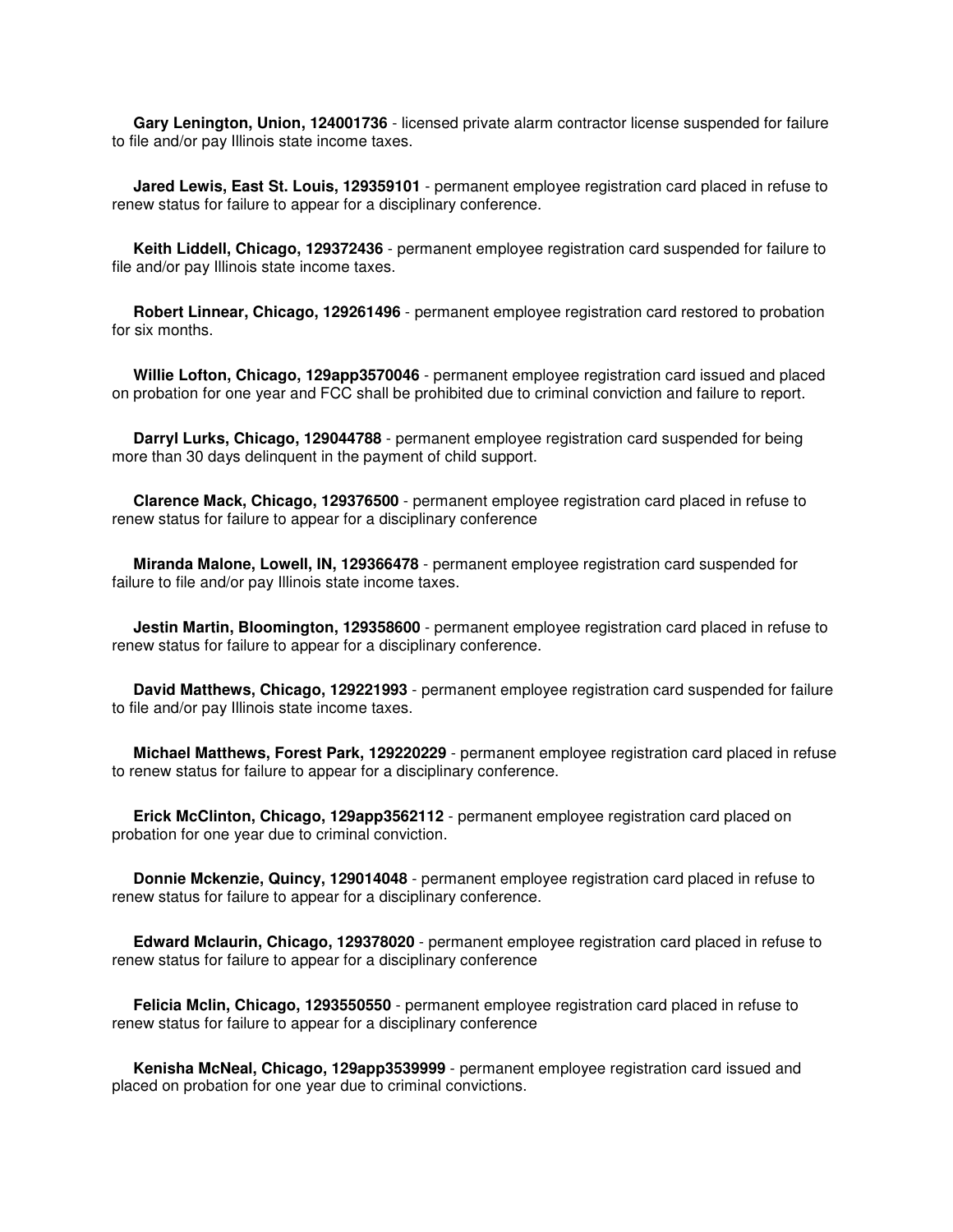**Samuel Miller, Orland Park, 129376345** - permanent employee registration card placed in refuse to renew status for failure to appear for a disciplinary conference

 **Tiffany Morgan, Country Club Hills, 129374561** - permanent employee registration card placed in refuse to renew status for failure to appear for a disciplinary conference

 **Brandon Mottley, Evanston, 129373173** - permanent employee registration card placed in refuse to renew status for failure to appear for a disciplinary conference

 **Scott Muma, Georgetown, 129230829** - permanent employee registration card placed in refuse to renew status for failure to appear for a disciplinary conference

 **Tabarie Nix, Chicago, 129370274** - permanent employee registration card placed on probation for two years due to criminal convictions.

 **Fernando Oliveros, Chicago, 129170530** - permanent employee registration card placed in refuse to renew status for failure to appear for a disciplinary conference.

 **Joseph Pate, Beardstown, 129390742** - permanent employee registration card indefinitely suspended for a minimum of two years for a felony conviction and failure to report to the Department.

 **Katherine Pippins, St. Louis, MO, 129354178** - permanent employee registration card suspended for failure to file and/or pay Illinois state income taxes.

 **Michael Porche, Chicago, 129354004** - permanent employee registration card placed on probation for one year for failure to report conviction for battery around May 2015.

 **Tony Pugh, Chicago, 129378339** - permanent employee registration card placed in refuse to renew status for failure to appear for a disciplinary conference

 **Marcie Richards, Cicero, 129353799** - permanent employee registration card suspended for failure to file and/or pay Illinois state income taxes.

 **Cleophus Richardson, Chicago, 129327770** - permanent employee registration card placed in refuse to renew status for failure to appear for a disciplinary conference

 **Christopher Riney, Joliet, 129338312** - permanent employee registration card placed in refuse to renew status for failure to appear for a disciplinary conference

 **Jesus Rios, Chicago, 129254022** - permanent employee registration card placed in refuse to renew status for failure to appear for a disciplinary conference.

 **Torian Rodez, Gurnee, 129343040** - permanent employee registration card placed in refuse to renew status for failure to appear for a disciplinary conference

 **Jesus Rodriguez, Cicero, 129298751** - permanent employee registration card placed in refuse to renew status for failure to appear for disciplinary conference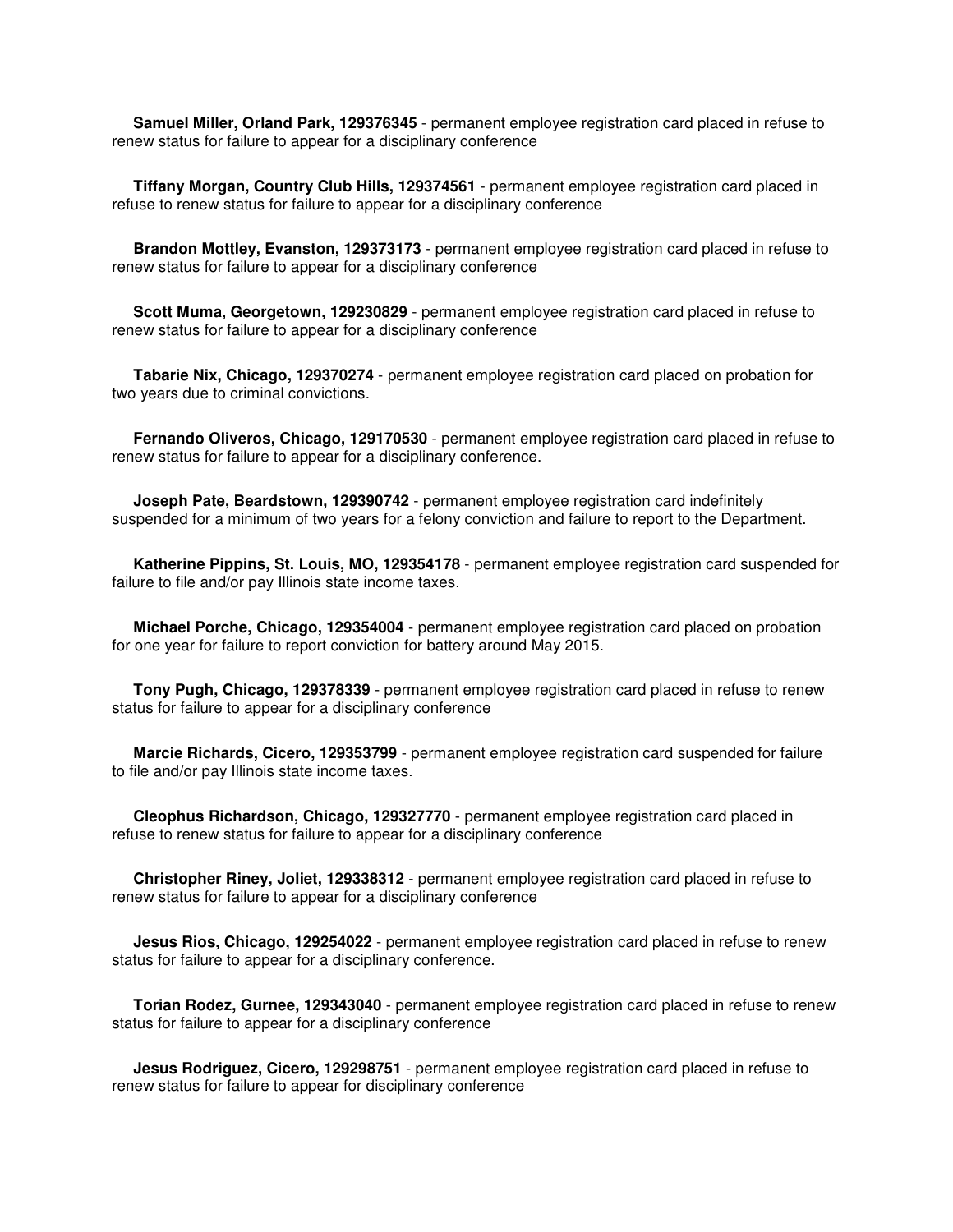**Mariel Rogers, Chicago, 1293568139** - permanent employee registration card placed in refuse to renew status for failure to appear for a disciplinary conference

 **Jason Rosario, Chicago, 129374954** - permanent employee registration card placed in refuse to renew status for failure to appear for a disciplinary conference.

 **Narcisco Ruiz, Chicago, 129116904** - permanent employee registration card placed in refuse to renew status for failure to appear for a disciplinary conference

 **Angela Sanders, Chicago, 129265161** - permanent employee registration card suspended for failure to file and/or pay Illinois state income taxes.

 **Eric Scott, Chicago, 129289914** - permanent employee registration card placed in refuse to renew status for failure to appear for a disciplinary conference.

 **Bradley Siensa, Palos Heights, 129113149** - permanent employee registration card placed in refuse to renew status for failure to appear for a disciplinary conference

 **Jermesha Smith, Chicago, 129300871** - permanent employee registration card placed on probation for two years due to criminal conviction and failure to report.

 **Darletha Smith, Lombard, 129301151** - permanent employee registration card suspended for failure to file and/or pay Illinois state income taxes.

 **Shawonda Spencer, Chicago, 129332763** - refuse to renew status for failure to appear for a disciplinary conference.

 **Tosha Terry, Chicago, 129242799** - permanent employee registration card placed in refuse to renew status for failure to appear for a disciplinary conference

 **Peter Thomas, Chicago, 129243992** - permanent employee registration card placed in refuse to renew status for failure to appear for a disciplinary conference

**John Thompson, Normal, 129372866** - permanent employee registration card placed in refuse to renew status for failure to appear for a disciplinary conference

 **Michael Toto, Elgin, 129338090** - permanent employee registration card placed in refuse to renew status for failure to appear for a disciplinary conference

 **Jesus Vargas, Chicago, 129308444** - permanent employee registration card placed in refuse to renew status for failure to appear for a disciplinary conference

 **Kenrick Varnado, Chicago, 129364217** - permanent employee registration card placed in refuse to renew status for failure to appear for a disciplinary conference.

 **Oscar Vazquez, Chicago, 129296562** - permanent employee registration card placed in refuse to renew status due to failure to report arrest and conviction.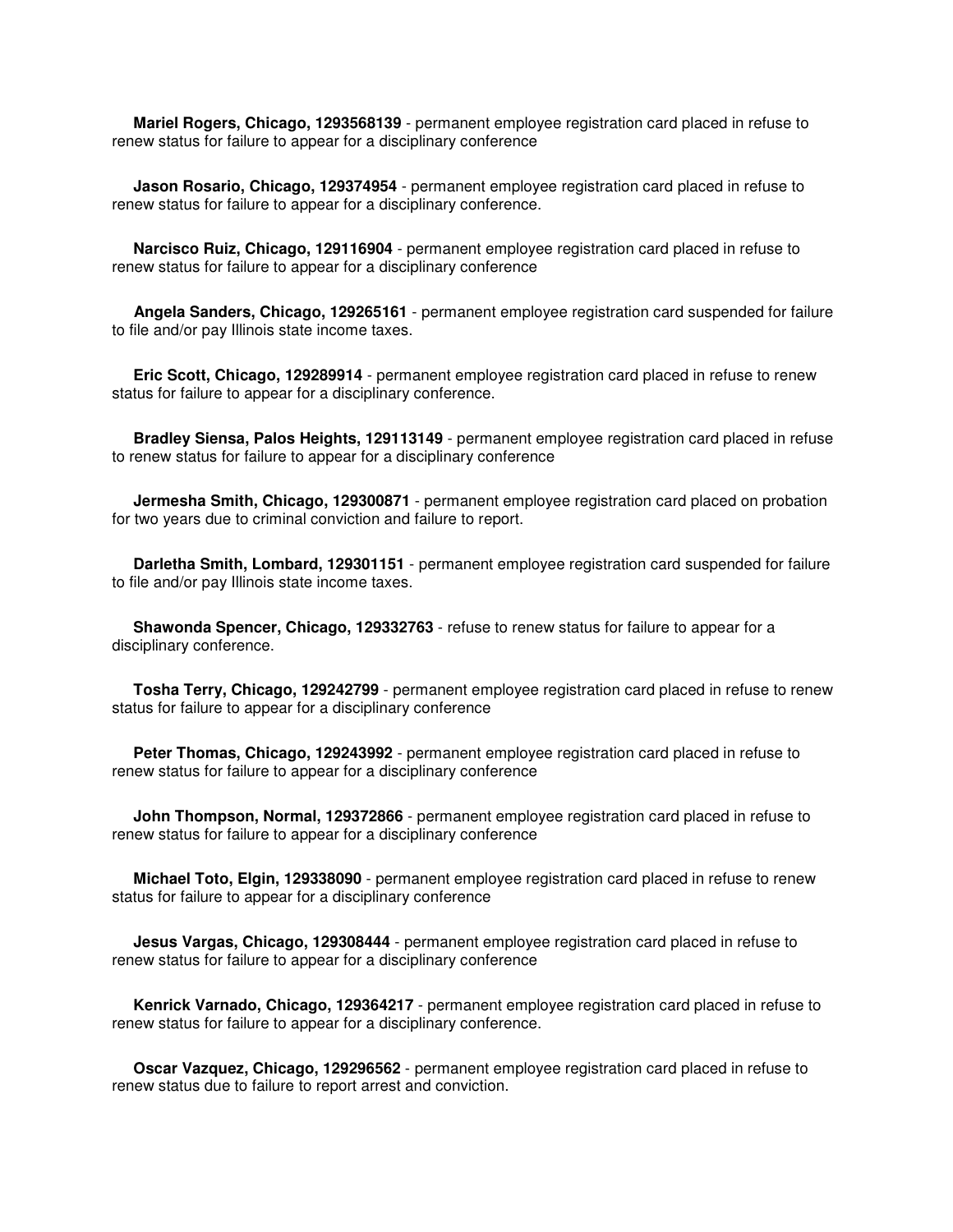**Richmond Wallace, Chicago, 129356522** - permanent employee registration card placed in refuse to renew status for failure to appear for a disciplinary conference

 **Genesis Walls, Chicago, 129376014** - permanent employee registration card suspended for failure to file and/or pay Illinois state income taxes.

 **Blake Ware, Chicago, 129app3461389** - permanent employee registration card issued and placed on probation for six months due to criminal conviction and failure to report.

 **Rocquell Wilkins, Dolton, 129264630** - permanent employee registration card suspended for failure to file and/or pay Illinois state income taxes.

 **Anthony Williams, Rantoul, 129306599** - permanent employee registration card suspended for failure to file and/or pay Illinois state income taxes.

 **E Juan Williams-El, Chicago, 129086993** - permanent employee registration card suspended for being more than 30 days delinquent in the payment of child support.

 **Antonie Wilson, Chicago, 129130089** - permanent employee registration card placed in refuse to renew status for failure to appear for a disciplinary conference

 **Kiara Yancy, Chicago, 129app3568925** - permanent employee registration card issued and placed on probation for one year due to criminal conviction and failure to report.

#### **FUNERAL DIRECTOR/EMBALMER**

 **Andrew Appleby, Newman, 034015989** - funeral director and embalmer license revoked for a minimum of three years and fined \$5,000 for practicing on a suspended license and for deceptive and negligent conduct.

 **Jason Leonard, Palos Hills, 034014798** - funeral director and embalmer license suspended for failure to file and/or pay Illinois state income taxes.

#### **HOME INSPECTOR**

 **David Abrham, Chicago, 45010599** - licensed home inspector license suspended for failue to file and/or pay Illinois state income taxes.

#### **IL LAND SURVEYOR**

 **Robert Anderson, Washington, 035002716** - professional land surveyor license placed in refuse to renew status as a result of failing to meet minimum standards of land surveying for the property listed on Job #03/02-197.

#### **IL ROOFING**

**JLW Construction, Taylorville, 104016180** - roofing contractor license suspended for failue to file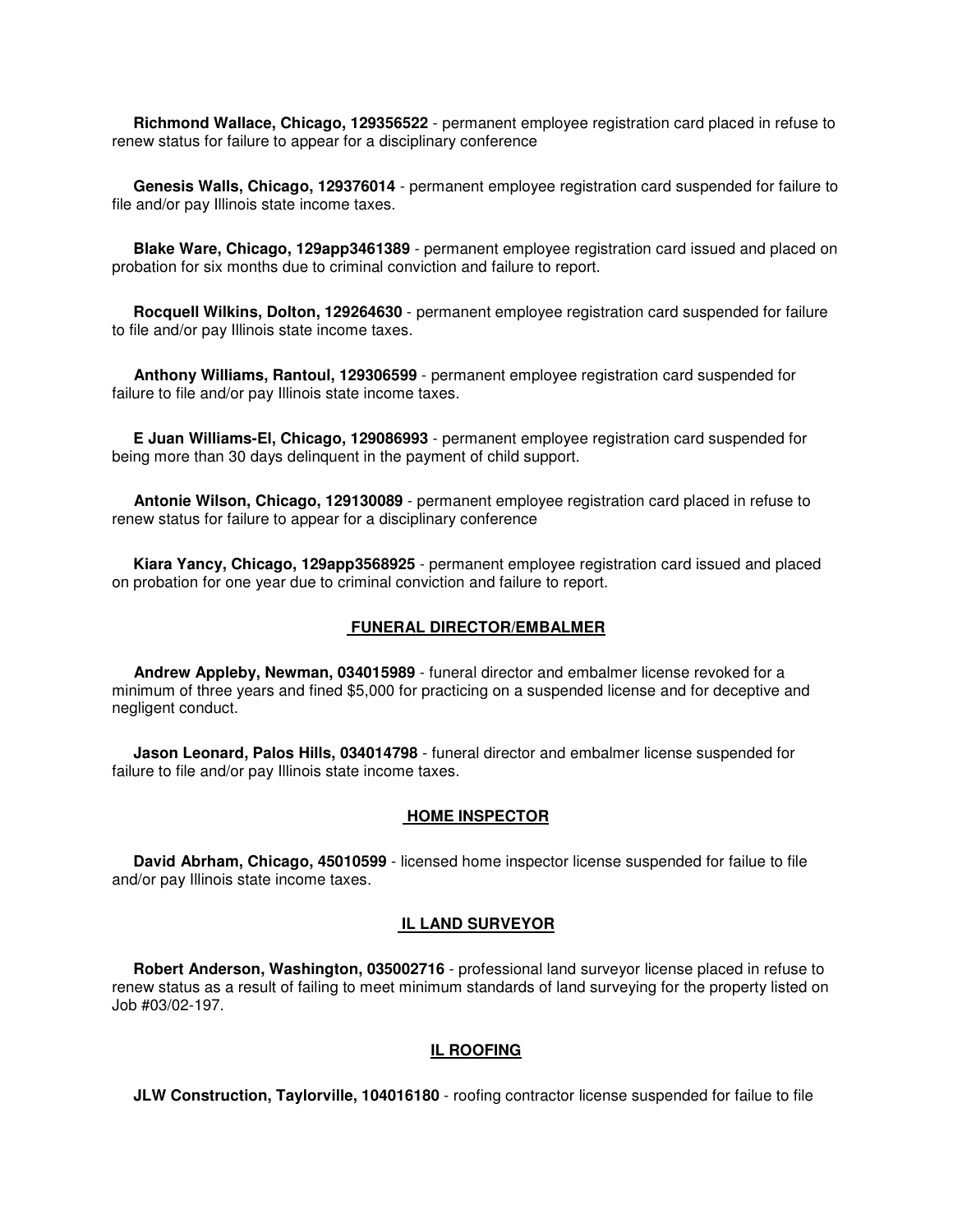and/or pay Illinois state income taxes.

 **K and K Construction Group, Addison, 104015449** - roofing contractor license reprimanded and fined \$3,500 based on aiding and assisting unlicensed practice of roofing contracting.

 **KZ Construction Services, River Grove, 104015731** - roofing contractor license reprimanded and fined \$3,500 based on aiding and assisting unlicensed practice of roofing contracting.

 **Neuberg Construction, Watseka, 104app3405105** - roofing contractor license and qualifying party roofing contractor **Jerry Neuberg, Watseka 105app3392607** both issued on indefinite probation for a minimum of three eyars based on felony conviction, aiding and assisting unlicensed practice and unprofessional conduct.

 **Regency Home Builders, Chicago, 104016657** - roofing contractor license and **Bruce Pinsler, Lincolnwood - roofing qualifying party license 105001887** both indefinitely suspended for misrepresentations on the application, aiding and assisting unlicensed practice, and the failure to continue to meet the licensure requirements.

 **Skebo Rae Homes, Tuscola, 105app3545371** - ordered to cease and desist the unlicensed practice as a roofing contractor.

 **Top It All Roofing, Springfield, 104007564** - roofing contractor license reprimanded and fined \$3,500 based on aiding and assisting unlicensed practice of roofing contracting.

#### **MASSAGE THERAPIST**

 **Szczepan Dymanus, Harwood Heights, 227016380** - massage therapist license placed on nonreporting probation for two years as a result of unprofessional conduct exhibited during the course of providing massage for compensation services to a female client.

 **Michael Greenfield, Lake in the Hills, 227002789** - massage therapist license permanently revoked for conviction of criminal sexual abuse.

 **Camille Sanders, Bristol, WI, 227012767** - massage therapist license suspended for failure to file and/or pay Illinois state income taxes.

#### **MEDICAL**

 **Issa Abedmahmoud, Herrin, 036097793** - physician and surgeon license reprimanded and fined \$500 because in 2009, failed to follow up on CT results showing the patient had a possible sigmoid volvulus.

 **Harirama Acharya, Normal, 036100076** - physician and surgeon license placed in refuse to renew status for failing to respond to a mandatory report and providing substandard clinical care.

 **Eugene Bartucci, Elmhurst, 036063043** - physician and surgeon license suspended for 60 days, followed by indefinite probation for a minimum of one year and fined \$10,000 and controlled substance license 33627579 suspended for 60 days due to improper prescribing of controlled substances.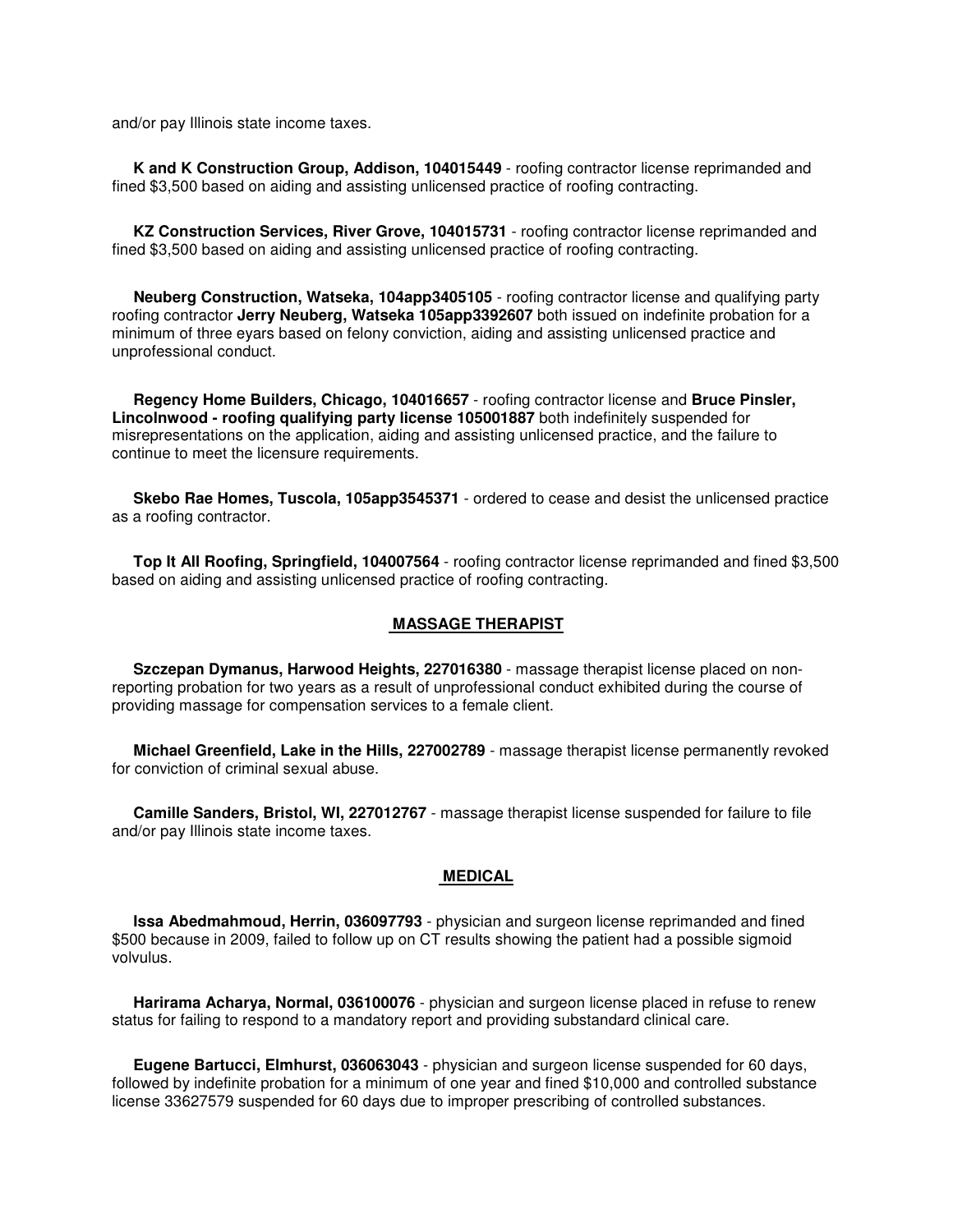**Scott Dooley, Vernon Hills, 038012136** - chiropractor license suspended for failure to file and/or pay Illinois state income taxes.

 **Walter Duzey, Libertyville, 038007183** - chiropractor license suspended for failure to file and/or pay Illinois state income taxes.

 **Taiwo Fasehun, McHenry, 036087368** - physician and surgeon license suspended for failure to file and/or pay Illinois state income taxes.

 **Curtis Fischer, Palatine, 038009290** - chiropractor license suspended for 30 days, followed by indefinite probation for a minimum of two years for engaging in boundary violations with a patient of his practice.

 **David Footerman, Rockford, 036083677** - amend prior probation dated September 10, 2014 to extended by a minimum of two years, terms and conditions supercede that probation.

 **Faris Gebory, St. Louis, MO, 036131427** - physician and surgeon license fined \$500 for resignation from health care facility in St. Louis, MO while under investigation.

 **Dale Giolas, Barrington, 036062464** - physician and surgeon license suspended for 30 days, followed by indefiinite probation for a minimum of three years and fined \$5,000 for boundary violation with a pharmaceutical representative in the course of his work.

 **Mark Gordon, Medinah, 036079603** - physician and surgeon license reprimanded and fined \$1,000 for failing to timely address neurologic symptoms of the patient in the emergency room.

 **Oranu Ibekie, Munster, IN, 036app3520371** - application for physician and surgeon license withdrew after receipt of a written Notice of Intent to Deny License.

 **Mark Irwin, Belleville, 036058840** - physician and surgeon license reprimanded for the long term prescribing of Reglan to a patient.

 **Robyn Jackson, Tinley Park, 036095867** - physician and surgeon license suspended for 30 days, followed by indefinite probation for a minimum of three years and controlled substance license 336057136 indefinitely suspended due to surrender of DEA Registration for Cause for inappropriate prescribing of controlled substances in May 2016

 **Bashar Jouma, Westlake, OH, 036app3488060** - physician and surgeon application for licensure was withdrawn after receipt of a written Notice of Intent to Deny License.

 **Gary Lambert, Quincy, 038010360** - chiropractor license suspended for failure to file and/or pay Illinois state income taxes.

**Pedro Lopez, Chicago, 036074816** - physician and surgeon license indefinitely suspended for a minimum of six months for failure to disclose information on his Drug Enforcement Administration renewal application.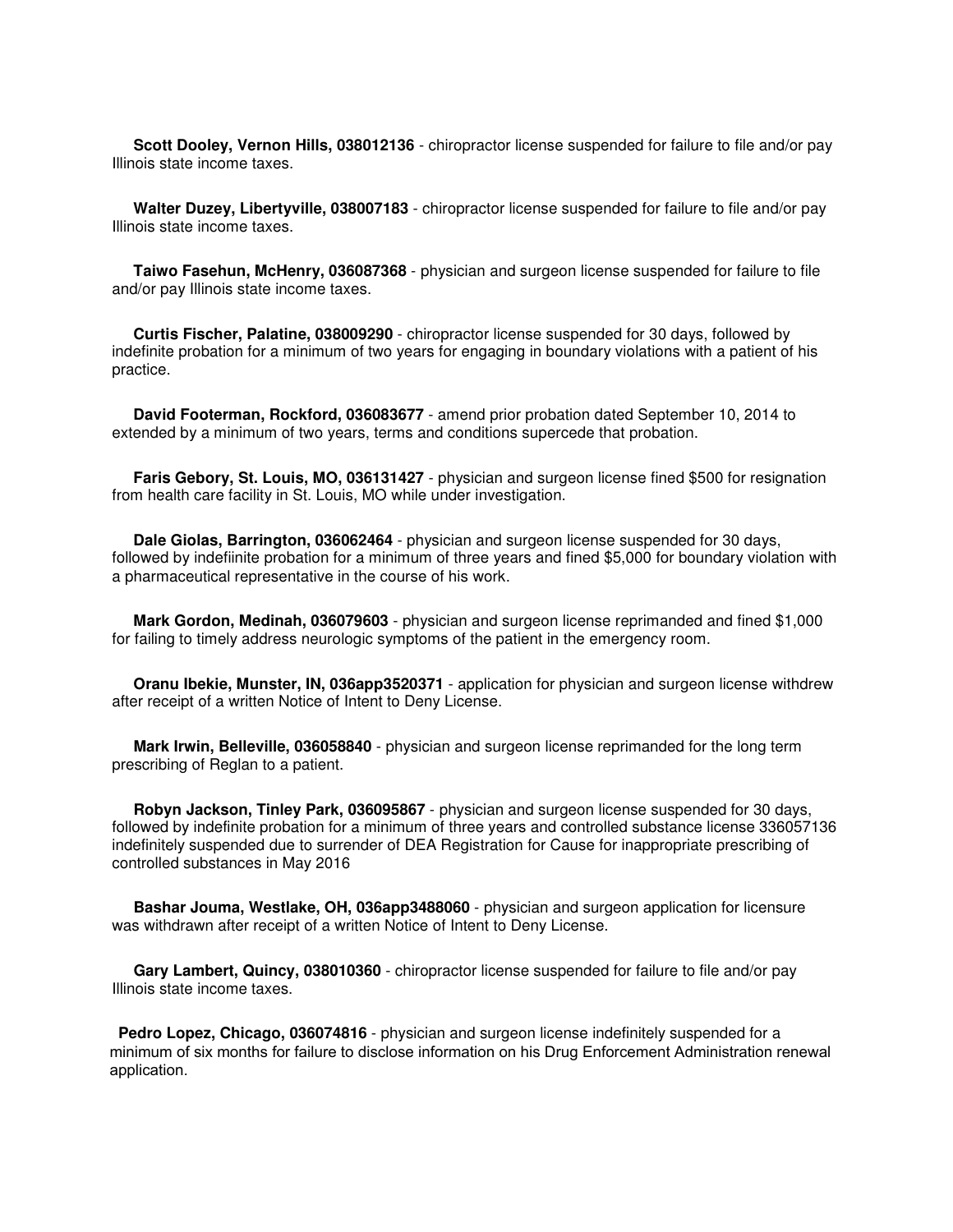**Venkatgiri Mady, Willowbrook, 036055413** - physician and surgeon license reprimanded and fined \$500 because in 2009 Dr. Mady, a board-certified anesthesiologist, placed an IV catheter improperly at the patient's internal jugular vein.

 **Lawrence Mason, Rockford, 036101899** - physician and surgeon license indefinitely suspended for a minimum of three years and shall be prohibited from seeking restoration for a minimum of three years.

 **Mildred Nelson, Effingham, 036078190** - physician and surgeon license reprimanded and fined \$500 because in 2012 Dr. Nelson performed a procedure on a patient without the patient's consent.

 **Alan Newman, Chicago, 036066944** - physician and surgeon license indefinitely suspended after was charged with submitting claims to Medicare for medically unnecessary home health care services for patients that did not require home health care services.

 **Sargon Odisho, Chicago, 038010338** - chiropractor license suspended for failure to file and/or pay Illinois state income taxes.

 **Daniel Palmer, Oxford, OH, 036085061** - physician and surgeon license placed in refuse to renew status because he has been denied renewal because on May 19, 2016, the Department of Health and Human Services (DHHS) excluded him as a provider in Medicare/Medicaid programs due to is conviction of a criminal offense pursuant to the Social Security Act.

 **Mary Kate Palmore, Chicago, 036061973** - physician and surgeon license suspended for failue to file and/or pay Illinois state income taxes.

 **Leo Pepa, Elgin, 036044641** - physician and surgeon license reprimanded with continuing education requirements and fined \$5,000 and controlled substance license 336011774 permanently relinquished after failed to properly assess a patient while prescribing controlled substances to her.

 **Fred Potts, Saint Joseph, MO, 036135303** - physician and surgeon license indefinitely suspended due to a sister-state discipline in the state of Georgia.

 **Donald Sandell, Pecatonica, 038005954** - chiropractor license suspended for failure to file and/or pay Illinois state income taxes.

 **Mohamed Shaaban, Chicago, 125app3568453** - temporary medical permit issued with reprimand with continuing education conditions and EBAS Essay Examination passage after the United States Medical Licensing Examination commission determined that Applicant engaged in irregular behavior while taking Step 3 Examination in February 2013.

 **Animesh Shah, Allentown, PA, 036app3030467** - physician and surgeon license to be issued with reprimand to reflect actions taken by the Florida Board of Medicine, Georgia Composite Medical Board and Michigan Board of Medicine.

 **William Soper, Arlington Heights, 036048356** - physician and surgeon license reprimanded due to the performance of the wrong surgical procedure on a patient.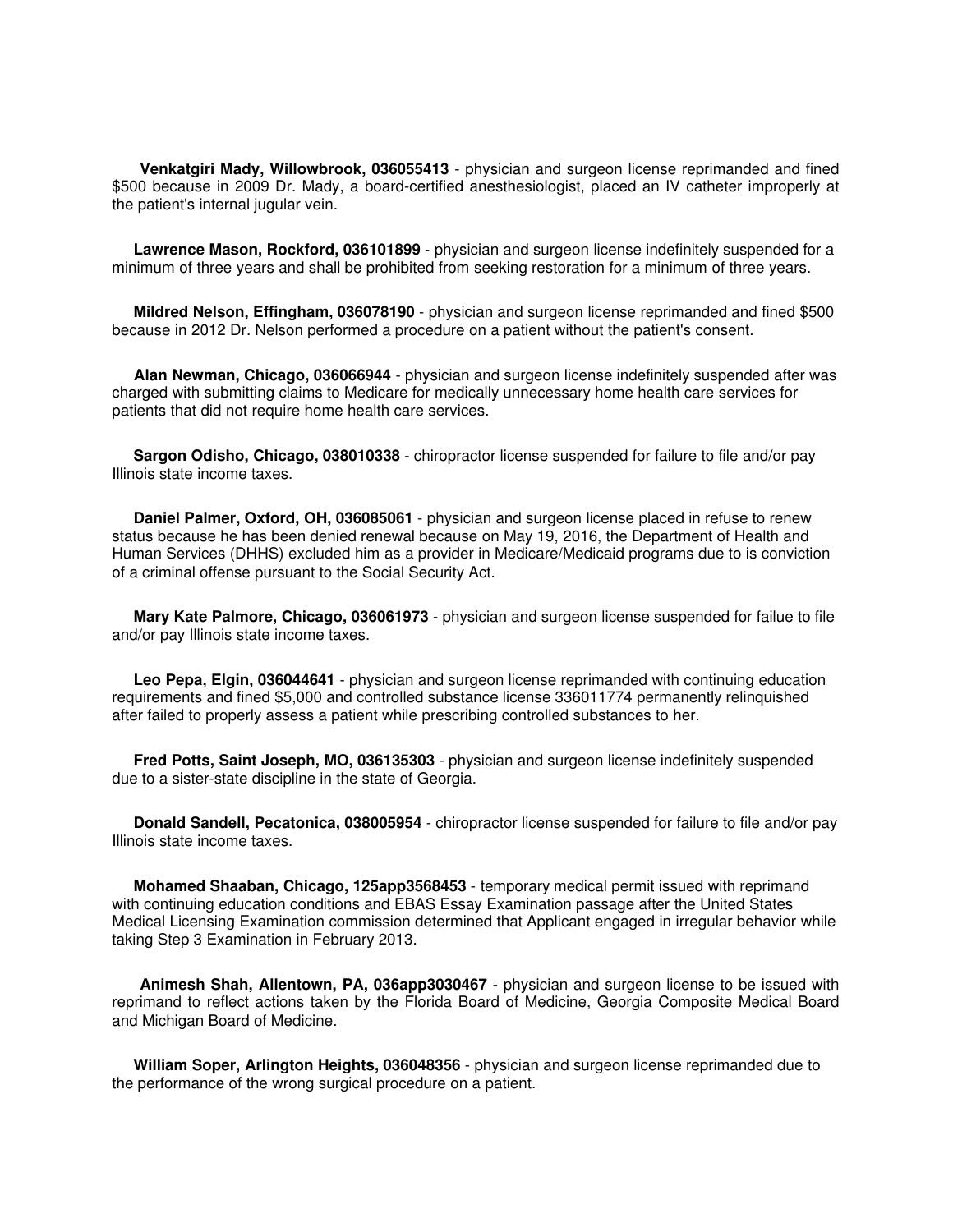**Masood Syed, Naperville, 036084772** - physician and surgeon license and controlled substance license (336-046988) both indefinitely suspended for conviction of Medicare Fraud.

 **LaDonna Waugh, Arlington Heights, 036111023** - physician and surgeon license indefinitely suspended after failed to properly recognize, treat, evaluate, examine or care for surgical complications; performed a surgical procedure on a patient notwithstanding the fact that immediately prior to and during the surgery she was engaged in a domestic dispute with the assistant surgeon; failed to adequately evaluate or respond to a patient's failing post-op hemoglobin; failed to adequately recognize and treat postoperative complications; assumed responsibility for patient care that she was not properly qualified or competent to render; misrepresented facts in her license renewal application and failed to report to the Department an adverse action taken by a health care institution; failed to report to the Department and adverse judgment, settlement or award arising from a liability claim related to acts or conduct similar to acts or conduct which would constitute grounds for action under the Medical Practice Act of 1987; and engaged in a pattern of practice or other behavior which demonstrates incapacity or incompetence to practice under the Medical Practice Act of 1987.

 **James Woodman, Rockford, 036103007** - physician and surgeon license reprimanded for failure to properly manage the care of a patient with Wolf Parkinson White syndrome.

#### **NURSING BOARD**

 **Charrmpleaouss Adams, Champaign, 041335553** - registered nurse license indefinitely suspended for a minimum of six months due to a sister-state discipline.

 **Lori Allison, Davenport, IA, 041236839** - registered nurse license reprimanded based on a medical malpractice payout of \$250,000 for failing to follow the nursing standard of care when she gave an enema while standing causing perforation and permanent colostomy.

 **Virgilio Apigo, Waukegan, 041260347** - registered nurse license permanently revoked because he was convicted of a forcible felony.

 **Shannon Atherton, Spring Bay, 041403658** - registered nurse license indefinitely suspended for a minimum of six months after she admitted to diversion of Fentanyl for personal use.

 **Carrie Avery, Chicago, 043029054** - licensed practical nurse license suspended for failure to file and/or pay Illinois state income taxes.

 **Ronnetta Barrett, Park Forest, 043082704** - licensed practical nurse license suspended for failure to file and/or pay Illinois state income taxes.

 **Tracy Bessette, New Lenox, 041323591** - registered nurse license indefinitely suspended for a minimum of six months because on or about February 15, 2015, she was terminated by her employer for unlawful use of a business credit card. Ms. Bessette used the business credit card in order to purchase personal items when the business card was only to be used to purchase medical equipment on behalf of the employer.

 **Maureen Born, Chicago, 041184917** - registered nurse license indefinitely suspended for a minimum of six months because on or about October 24, 2014, which employed at Northwestern Medicine, she removed controlled substances from a medication dispensing machine and failed to document whether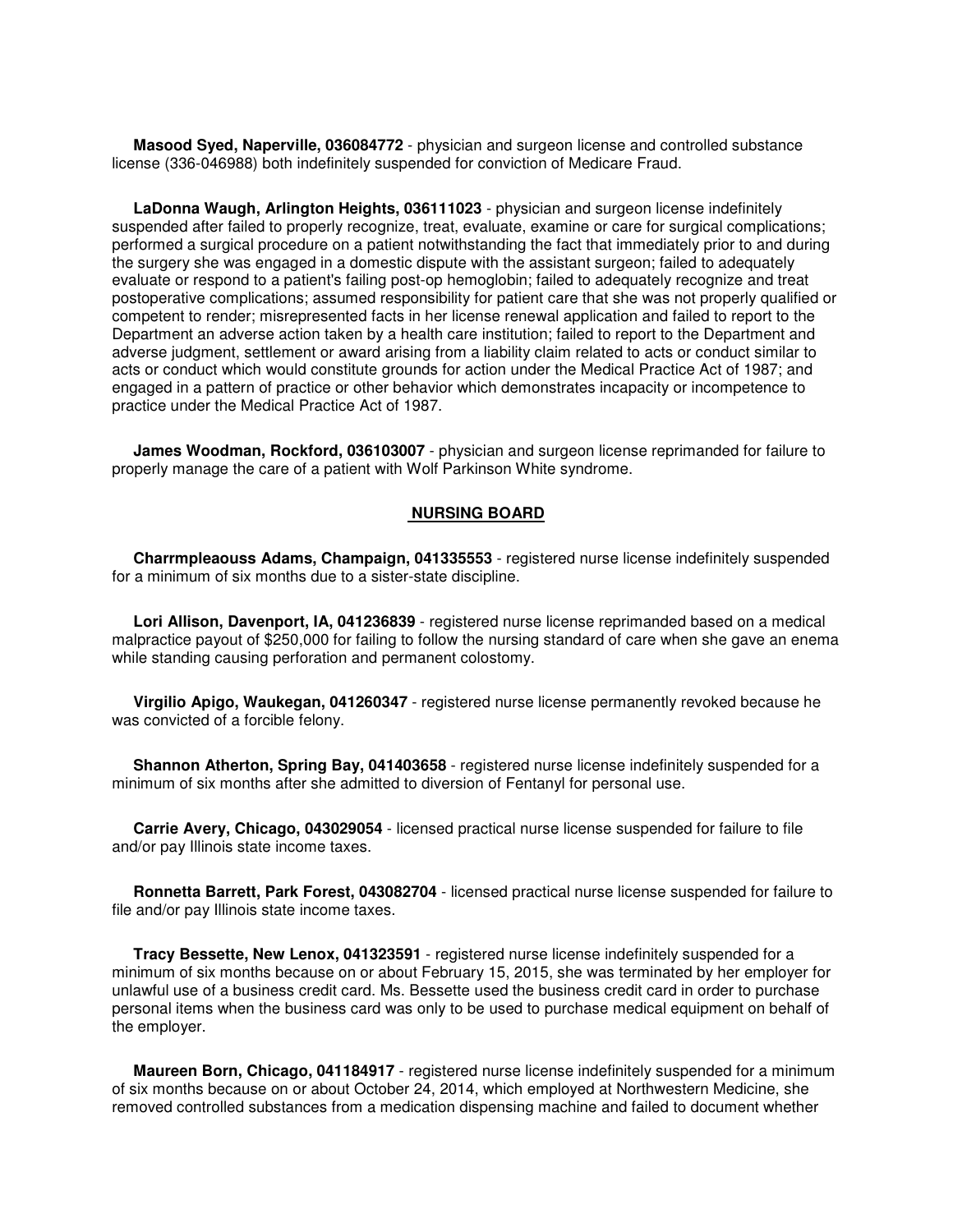the controlled substances were administered to a patient or returned to the medication dispensing machine.

 **Kewana Brathwaite, Holland, MI, 041386453** - registered nurse license indefinitely suspended for failure to file and/or pay Illinois state income taxes.

 **Ashley Carlson, Bloomington, 041352858** - registered nurse license indefinitely suspended for a minimum of six months because on or about February 21, 2014, her pre-employment drug test came back as positive for marijuana.

 **Jayla Carpenter, South Holland, 043111977** - licensed practical nurse license indefinitely suspended for a minimum of six months based on a Class 4 Felony Possession of a Controlled Substance and failure to report an adverse action.

 **Kadie Carroll, Mendota, 041415562** - registered nurse license placed on indefinite probation for a minimum of three years for having pled guilty to, and been found guilty of, Retail Theft, a Felony, and having been sentenced to Offender Initiative Program.

 **Marah Chapman, Centralia, 041407649** - registered nurse license indefinitely suspended for a minimum of six months because on or about May 29, 2014, she was terminated by her employer, Good Samaritan Health Center, after her for-cause drug test came back positive for opiates and marijuana.

 **Dawn Chaudoin, Pittsfield, 041384257** - registered nurse license indefinitely suspended for a minimum of six months because on or about November 22, 2014, her pre-employment drug test came back as positive for amphetamine and methamphetamine.

 **Nancy Colman, Mascoutah, 041435847** - registered nurse license reprimanded for a sister-state discipline from 1996 on her state of Georgia registered nurse license.

 **Amelia Crane, Springfield, 043120403** - licensed practical nurse license reprimanded for having been found guilty of retail theft of merchandise less than \$300, a Class A misdemeanor.

 **Hilary Davidson, Knoxville, 043113550** - licensed practical nurse license indefinitely suspended for a minimum of six months because on or about October 9, 2013, she pled guilty to and was convicted of Possession of methamphetamine Manufacturing Chemicals, A Class 2 Felony. In addition, Respondent pled guilty to and was convicted of Unlawful Possession of Methamphetamine, a Class 3 Felony.

 **Sarah Demetre, Morton, 041376857** - registered nurse license reprimanded due to a sister-state discipline in the state of California.

 **Aimee Dinnocenzo, Lansing, 043110798** - licensed practical nurse license indefinitely suspended for a minimum of six months because on or about December 5, 2014, she had her Indiana nurse license placed on indefinite probation following allegations of professional incompetence and failure to provide information to the Indiana State Board of Nursing.

 **Rosemarie Dondon, Bloomington, 041338098** - registered nurse license placed in refuse to renew status after her Texas registered nurse license was disciplined for having provided substandard nursing care to a patient.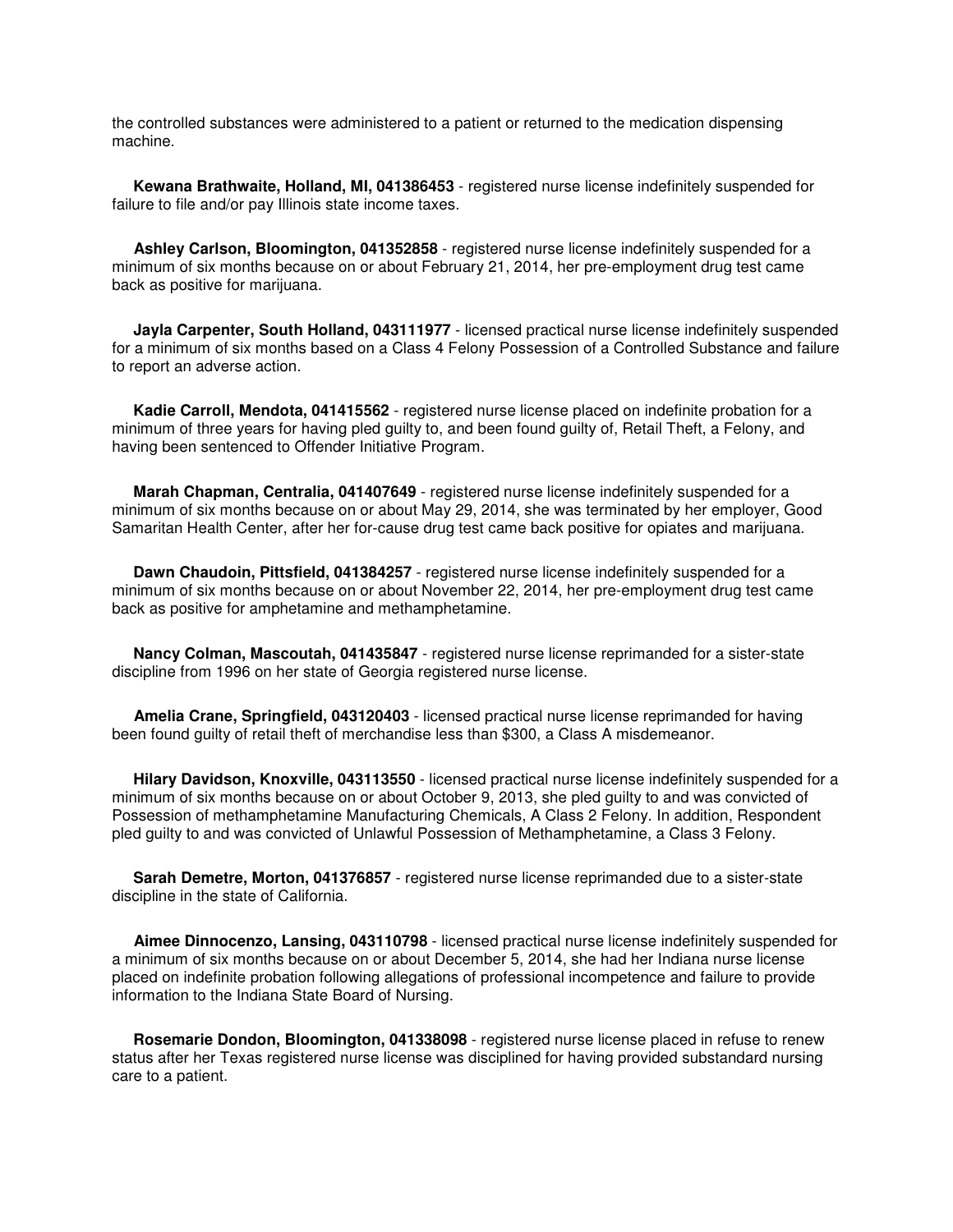**Allison D'Penhad'Souza, Lake Zurich, 041251726** - registered nurse license placed in refuse to renew status due to unprofessional conduct in the care of patients at Baylor Medical Center, Frisco, Texas.

 **Shirley Duffy, Surprise, AZ, 041320678** - registered nurse license indefinitely suspended for a minimum of six months because or about September 5, 2015, she voluntarily surrendered her Arizona nursing license after she was terminated by her employer for diversion of controlled substances.

 **Jamie Dzialo, Chicago, 041372228** - registered nurse license indefinitely suspended for a minimum of six months because on or about April 18, 2015, she was terminated by her employer for failure to take a drug screen. The employer requested Ms. Dzialo to take a drug screen due to suspicion of diversion of controlled substances.

 **Cymica Grant, Belleville, 041391247** - registered nurse license reprimanded after plead guilty to Felony Embezzlement of Public Funds in Case Number 12 CR 30198 in US District Court, Southern District of Illinois, and ordered to pay restitution.

 **Melissa Hackwith, Galesburg, 043117981** - licensed practical nurse license indefinitely suspended for a minimum of six months as a result of Respondent having failed to report her termination by a healthcare institution, which occurred on or about October 21, 2014, to the Department.

 **Emin Haijiti, DesPlaines, 041405805** - registered nurse license indefinitely suspended for a minimum of six months based on an allegation of diversion and impairment.

 **April Hays, Waterloo, 043106805** - licensed practical nurse license indefinitely suspended for a minimum of six months because on or about September 20, 2013, she admitted to her employer to diverting narcotics from her employer for personal use. in addition, on or about August 13, 2014, Ms. Hays pled guilty to/was convicted of Possession of a Controlled Substance, a Class 4 Felony.

 **Kimberly Hedger, Antioch, 041293156** - registered nurse license automatically, indefinitely suspended for a minimum of 12 months after she tested positive for a fentanyl metabolite in a random drug screen, violating her probation.

 **Danielle Henson, Bradley, IN, 041369663** - registered nurse license indefinitely suspended for a minimum of six months due to a sister-state discipline.

 **Ryan Hood, West Frankfort, 041406286** - registered nurse license placed on indefinite probation for a minimum of three years after he tested positive for drugs at work.

 **Sarah Hoyt, Moline, 043105646** - licensed practical nurse license indefinitely suspended for a minimum of six months for having failed to establish and maintain records of patient care and treatment, on or about August 4, 2014.

 **Bridgette Hurley, Romeoville, 041416747** - registered nurse license indefinitely suspended for a minimum of six months because on or about October 28, 2014, she was terminated by her employer, Rehabilitation Institute of Chicago, for diversion of controlled substances.

 **Shannon Ilsley, Springfield, 041310808** - registered nurse license automatically, indefinitely suspended for a minimum of 12 months due to a violation of a Care, Counseling and Treatment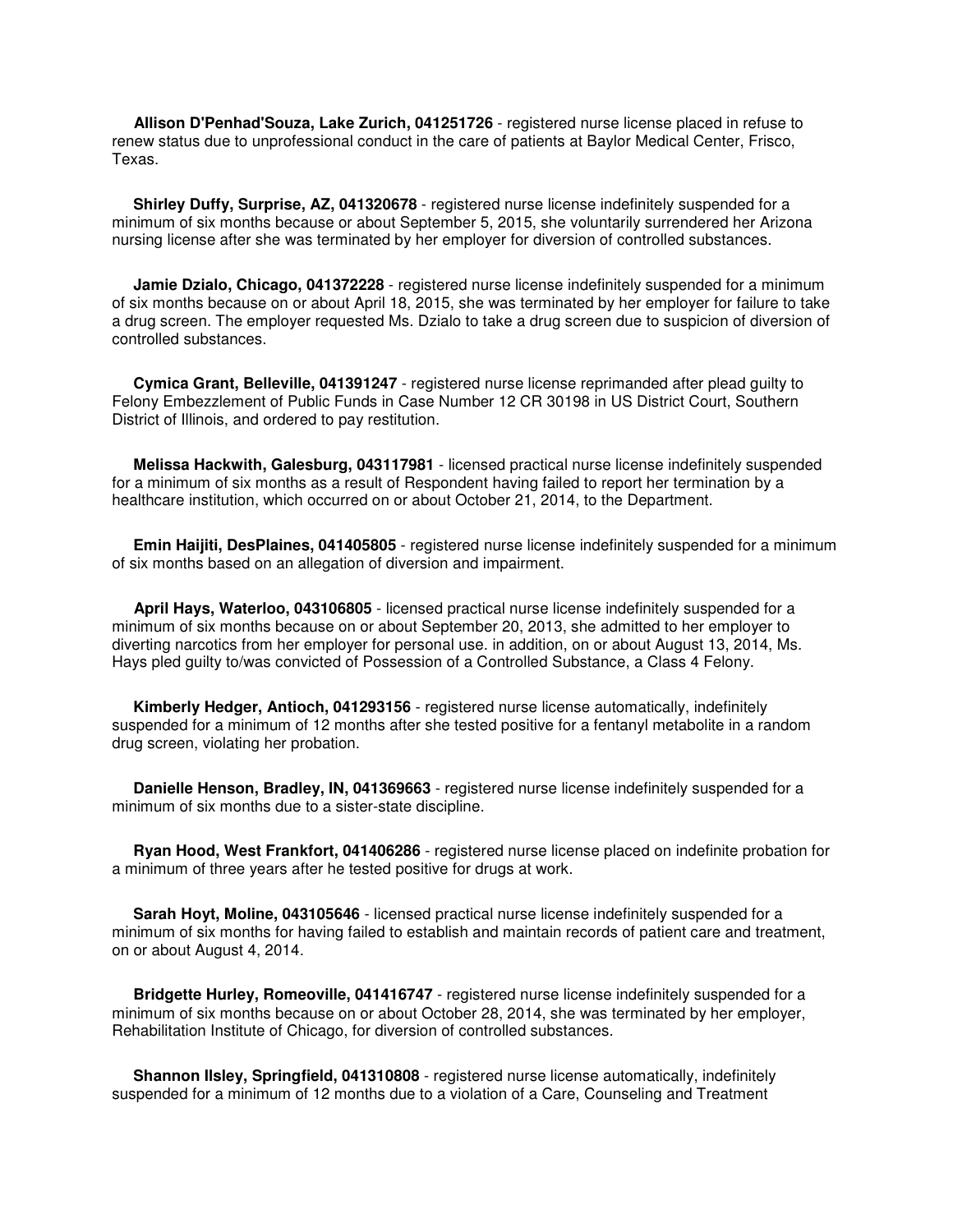Agreement by relapsing on alcohol.

 **Barbara Jones, Mt. Vernon, 041270948** - registered nurse license revoked for three years due to a violation of probation by testing positive in a random drug screen.

 **Wilbur Jones, Tampa, FL, 041333241** - registered nurse license indefinitely suspended for a minimum of six months due to a sister-state discipline for testing positive for controlled substances.

 **Evelyn Kadia, Palos Heights, 041370922** - registered nurse license placed on one year nonreporting probation for a self-report of pleading guilty in Wisconsin to two misdemeanor counts of intentionally falsifying a health care record, in that she signed as the provider of health care services when another nurse, her sister, had actually provided the home care services.

 **Kate Kettman, Manhattan, 041401976** - registered nurse license indefinitely suspended for a minimum of six months for diversion of controlled substances from a facility in the state of Illinois.

 **Aszani Kunkler, Verona, WI, 041323360** - registered nurse license placed in refuse to renew status due to sister-state discipline in the state of Wisconsin due to engaging in behavior with a patient that could be considered sexual in nature and boundary violations.

 **Paula Leahy, North Royalton, OH, 041335234** - registered nurse license placed in refuse to renew status due to a sister-state discipline in the state of Ohio because she tested positive for marijuana during a pre-employment drug screen.

 **Linda Lee, Matlacha, FL, 041418082** - registered nurse license indefinitely suspended for a minimum of six months due to a sister-state discipline.

 **Tonya Lester, Belleville, 041332571** - registered nurse license placed in refuse to renew status after her Florida nursing license was suspended because she failed to pay imposed investigative costs within a designated timeframe.

 **Gwen Marshall, Joliet, 043068639** - licensed practical nurse license indefinitely suspended for a minimum of six months because on or about December 10, 2013, her Texas nursing license was revoked following her guilty plea to Fraud use or Possession of Identifying Information under five items, A Texas stats jail felony.

 **Jennifer Martin, Broken Arrow, OK, 041app3574744** - registered nurse license issued with reprimand due to a sister-state discipline in the state of Oklahoma.

 **Michelle Martz, Champaign, 041368912** - registered nurse license reprimanded for having selfreported a sister-state discipline on her state of Texas registered nurse license.

 **Patricia McCoy, Chicago, 043046061** - licensed practical nurse license suspended for failure to file and/or pay Illinois state income taxes.

 **Ronda Mills, Springfield, 043072874** - licensed practical nurse license voluntarily, permanently surrendered based on a failure to report a termination from employment after admitting she would test positive for marijuana and opiates, and physician inability to practice with reasonable judgment, skill and safety.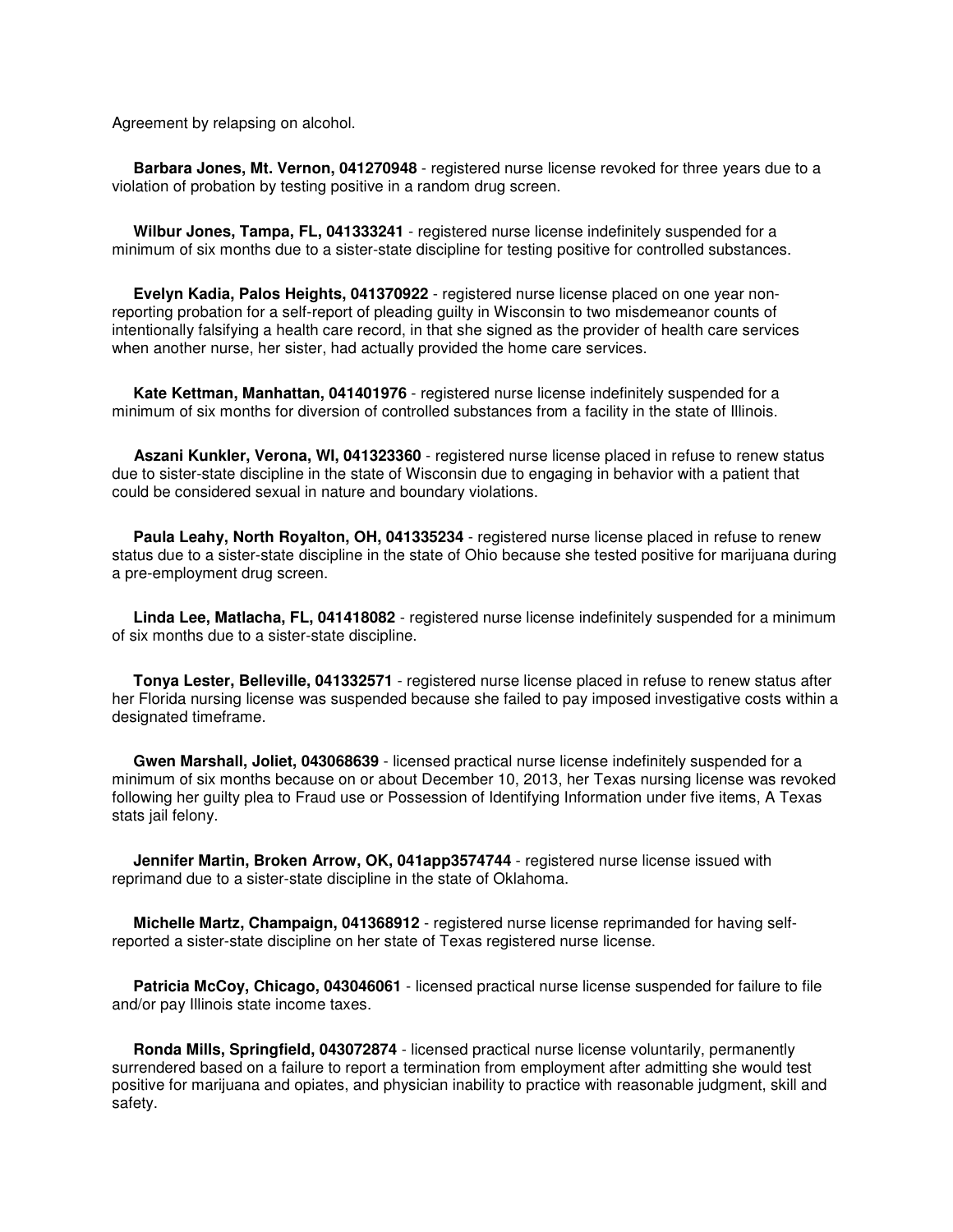**Ronda Mills, Springfield, 043072874** - licensed practical nurse license indefinitely suspended for a minimum of six months because on or about November 5, 2014, Respondent tested positive for marijuana and cocaine metabolites during a pre-employment drug screen for a licensed practical nurse position at Heritage Health located in Springfield, Illinois.

 **Antwin Morris, Bellwood, 043109481** - licensed practical nurse license permanently revoked because he was convicted of a forcible felony.

 **Christina Parker, Marissa, 041328636** - registered nurse license placed on indefinite probation for a minimum of two years after she diverted medication from her employer.

 **Michael Peterson, Laguna Hills, CA, 041368809** - registered nurse license indefinitely suspended for a minimum of 12 months for failure to comply with the terms of a Care, Counseling and Treatment Agreement.

 **Cynthia Provfux, Cap Coral, FL, 041379986** - registered nurse license placed in refuse to renew status due to a sister-state discipline in the state of Alaska.

 **Erin Pudik, Peoria, 041393674** - registered nurse license placed on indefinite probation for a minimum of one year after being terminated from her place of employment.

 **Courtney Ramirez, Decatur, 043119246** - licensed practical nurse license indefinitely suspended for a minimum of six months for having tested positive for Cocaine, THC and alcohol when arrested for Driving Under the Influence of Alcohol and having pled guilty to Driving Under the Influence of Alcohol.

 **Joseph Roberts, Metropolis, 041266959** - registered nurse license indefinitely suspended for a minimum of two years after his Kentucky nursing license was disciplined.

 **Brenda Russell, Terre Haute, IN, 041app3501334** - registered nurse license issued with reprimand due to a sister-state discipline in the state of Indiana.

 **Michael Scheel, Elk Grove Village, 041420299** - registered nurse license placed on indefinite probation for a minimum of two years after being convicted of possession of cannabis with intent to manufacture/deliver.

 **Felicia Sellers, Chicago, 041327557** - registered nurse license suspended for failure to file and/or pay Illinois state income taxes.

 **Syringe Tatunay, Skokie, 041360503** - registered nurse license permanently revoked for a conviction of sodomy in the 2nd degree in the state of Alabama, a criminal act that requires registration under the Sex Offender Registration Act.

 **Joyce Tomlinson, Dupo, 041270184** - registered nurse license placed in refuse to renew status after being disciplined in the state of Missouri.

 **Natalie Tunney, Pekin, 043075392** - licensed practical nurse license placed on indefinite probation for a minimum of two years after Respondent tested positive for an illicit drug and was subsequently terminated from her employment.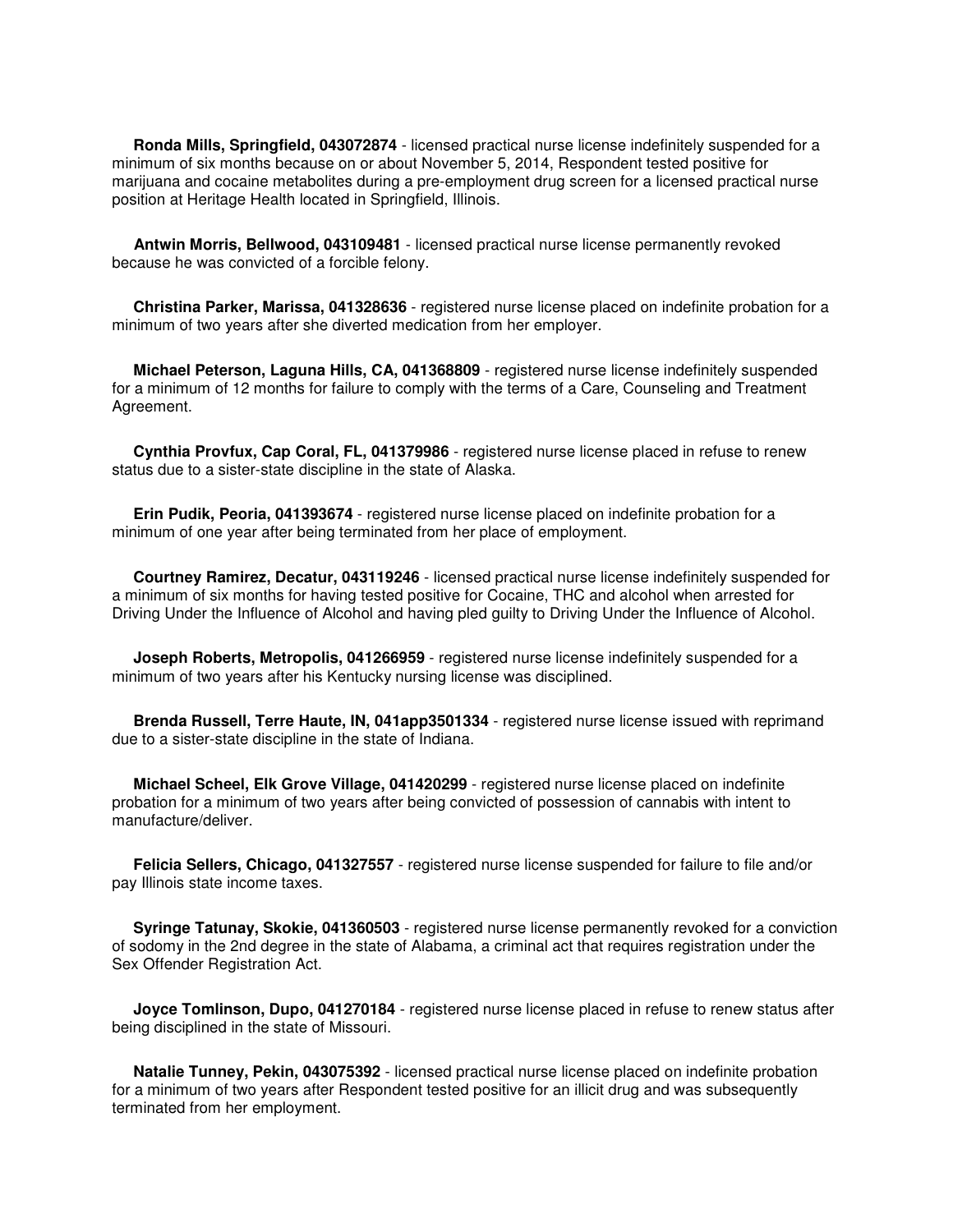**Jennifer Turley-Nash, St. Louis, MO, 041409800** - registered nurse license suspended for failure to file and/or pay Illinois state income taxes.

 **Mercy Violanda, Wauwatosa, WI, 041276507** - registered nurse license reprimanded for a sisterstate discipline on her state of Wisconsin registered nurse license.

 **Michele Weigt, Reddick, 041325529** - registered nurse license suspended for failure to file and/or pay Illinois state income taxes.

 **Melissa Wooliver, Troy, MO, 041360952** - registered nurse license revoked due to a sister-state discipline on her state of Missouri registered nurse license and state of California registered nurse license.

 **Susan Wylie, Moline, 041282726** - registered nurse license reprimanded with continuing education conditions for having slapped a patient. The patient has been brought into the facility by the police and was combative. Respondent called the crisis intervention for assistance, the patient continued to be physically combative and verbally abusive. The patient did not suffer any injury.

 **Lisa Zayan, Long Grove, 041206716** - registered nurse license suspended for failure to file and/or pay Illinois state income taxes.

#### **OCCUPATIONAL THERAPY**

 **Jane Flynn, Elgin, 056008284** - occupational therapist license suspended for failure to file and/or pay Illinois state income taxes.

 **Santila Terry, Chicago, 056006721** - occupational therapist license suspended for failure to file and/or pay Illinois state income taxes.

#### **PHARMACY**

 **Biologics, Inc., Cary, NC, 054017496** - pharmacy license reprimanded and fined \$2,000 for repeatedly failing to report on renewals that its license had been disciplined by four other states.

 **Apriel Bulaon, Bolingbrook, 049150321** - pharmacy technician license placed in refuse to renew status after the Department received information that on or about March 5, 2015, Ms. Bulaon was terminated by her employer, Walgreens Pharmacy, for diversion of controlled substances from two Walgreen Pharmacy locations.

 **Pamela Burton, Carpentersville, 049214768** - pharmacy technician license revoked because on or about January 26, 2015 and February 26, 2015, she processed a refill prescription for clonazepam under her own name without authorization from a prescribing physician.

 **Melissa Coleman, Chicago, 049099272** - pharmacy technician license suspended for failure to file and/or pay Illinois state income taxes.

**Daniel Diaz, Buffalo Grove, 049082382** - pharmacy technician license suspended for failure to file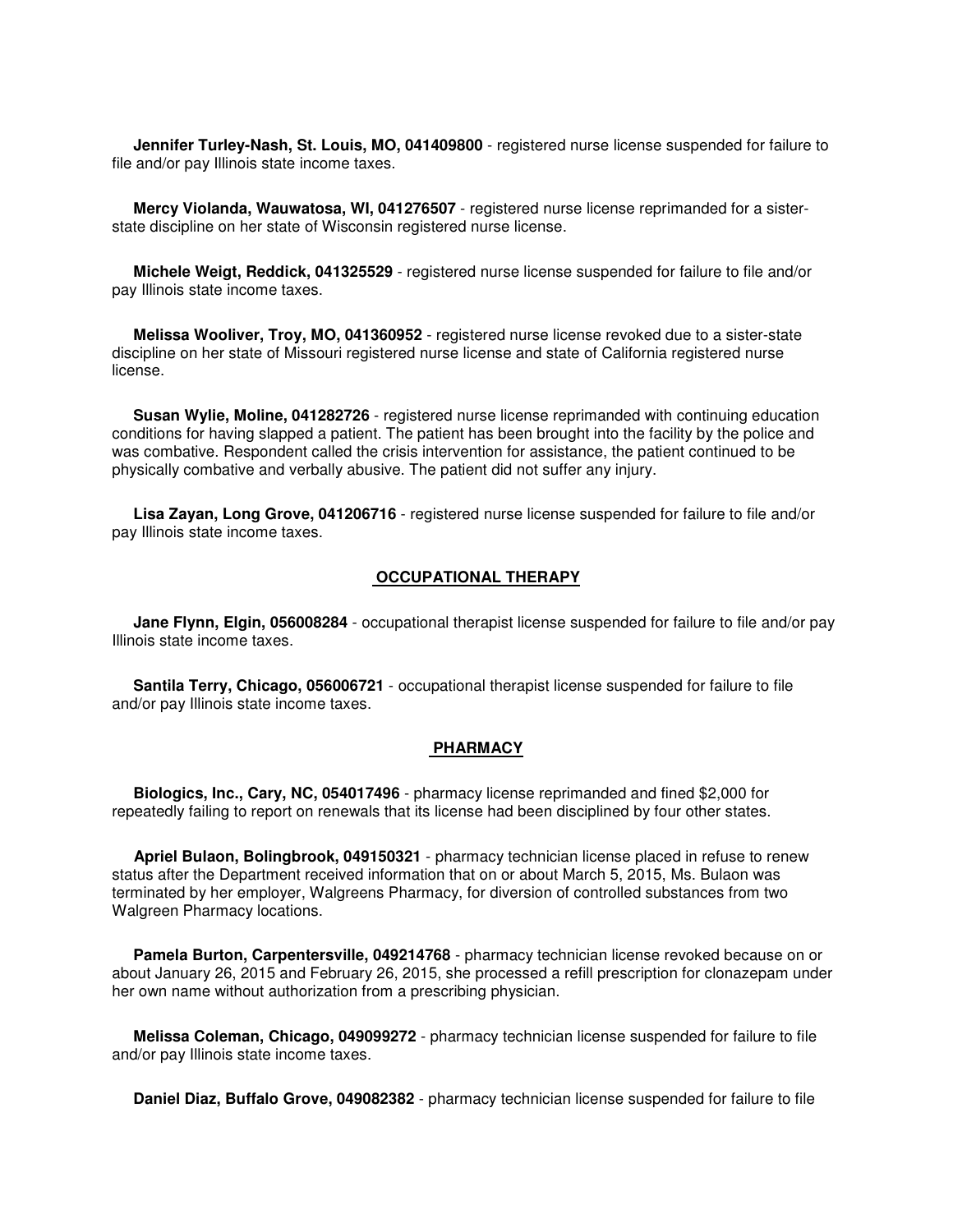and/or pay Illinois state income taxes.

 **Joshua Edwards, University Park, 049209611** - pharmacy technician license placed in refuse to renew status after the Department received information that on or about March 31, 2016, Mr. Edwards was terminate by his employer, Osco Drug, for diversion of controlled substances from two Osco Drug locations.

 **Katrina Giles, Moweaqua, 049177035** - pharmacy technician license revoked after she pled guilty to First Degree Murder on or about November 2, 2015.

 **David Hauge, Elburn, 051037813** - pharmacist license permanently revoked for conviction of Child Pornography which is a criminal act that requires registration under the Sex Offender Registration Act.

 **Healthy Options, Portland, OR, 054015010** - pharmacy license reprimanded after its Oregon and Washington pharmacy licenses were disciplined following allegations that it wrongfully repackaged and dispensed medication.

 **Keith Liddell, Chicago, 049211921** - pharmacy technician license suspended for failure to file and/or pay Illinois state income taxes.

 **Cynthia Riley, Chicago, 049120114** - pharmacy technician license suspended for failure to file and/or pay Illinois state income taxes.

 **Francisco Rivera, Joliet, 049223489** - pharmacy technician license placed in refuse to renew status after the Department received information that on or about February 13, 2015, Mr. Rivera was terminated by his employer, Walgreens Pharmacy, for diversion of controlled substances. In addition, on or about may 12, 2015, Mr. Rivers pled guilty to Retail Theft, a Class A Misdemeanor.

 **Parise Tolbert, Chicago, 049app3449220** - pharmacy technician license issued and placed on indefinite probation for a minimum of two years for being convicted in 1996 of three counts of First Degree Murder, two counts of Aggravated Discharge of a Firearm, and one count of Mob Action. Applicant was 15 year old when he shot his gun in a gang fight against rival gang members that resulted in a nine-year old female child, playing in front of her home, being shot dead.

#### **PHYSICAL THERAPY**

 **Angela David, Chicago, 160006328** - physical therapist assistant license placed on probation for one year for failure to maintain accurate patient records and improper billing practices related to the physical therapy care and treatment provided to several patients.

 **Regina Winkelmann, Chicago, 160001887** - licensed physical therapist assistant license suspended for failure to file and/or pay Illinois state income taxes.

#### **PROFESSIONAL COUNSELOR**

 **Robert Lott, Moline, 180002679** - licensed clinical professional counselor license suspended for failure to file and/or pay Illinois state income taxes.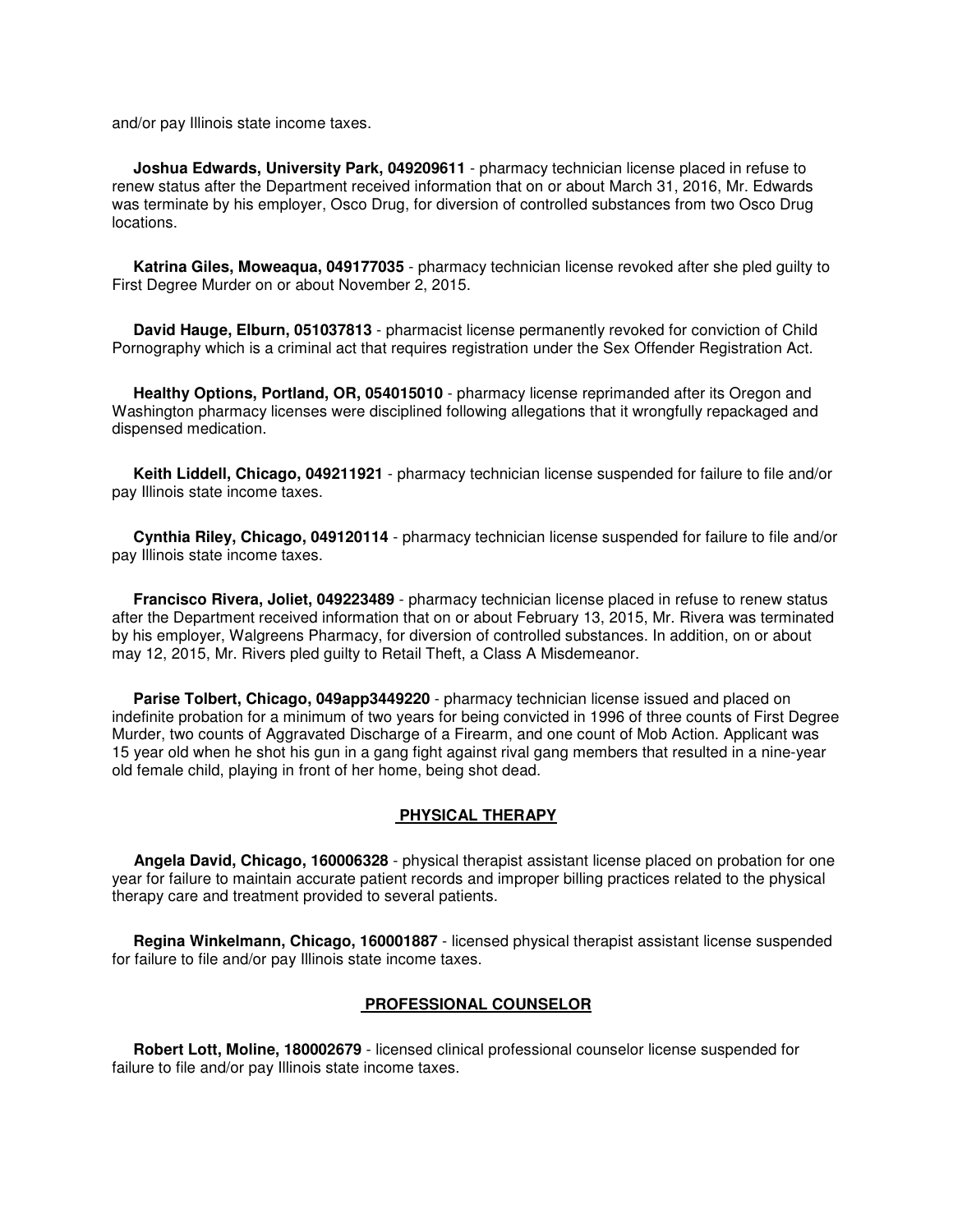#### **PROFESSIONAL SERVICE CORPORATION**

 **Tomlinson & Associates C.P.A., Moline, 060005011** - registered professional services corporation license placed in refuse to renew status for renewing its PSC license in 2013, 2014, and 2015, without first satisfactorily completing a Peer Review, a necessary licensure renewal requirement for CPA firms.

#### **PUBLIC ACCOUNTANT**

 **Tiffany Gratton, Waukegan, 065029114** - licensed certified public accountant license suspended for failue to file and/or pay Illinois state income taxes.

 **Linda Zdebski, Chicago, 239007983** - registered certified public accountant license suspended for failure to file and/or pay Illinois state income taxes.

#### **REAL ESTATE**

 **Olukayode Adewole, Markham, 475142395** - real estate broker license suspended for failure to file and/or pay Illinois state income taxes.

 **Robert Allen, River Forest, 471009160** - real estate managing broker license suspended for failure to file and/or pay Illinois state income taxes.

 **Robert Aranyt, Chicago, 471018368** - real estate managing broker license suspended for being more than 30 days delinquent in the payment of child support.

 **Michael Barglik, Grayslake, 475137116** - real estate broker license suspended for failure to file and/or pay Illinois state income taxes.

 **Matthew Cohen, Chicago, 471010107** - real estate managing broker license suspended for failure to file and/or pay Illinois state income taxes.

 **Jacob Gotto, Collinsville, 475151336** - real estate broker license suspended for failure to file and/or pay Illinois state income taxes.

 **Robert Huber, Chicago, 475099554** - real estate broker license suspended for failure to file and/or pay Illinois state income taxes.

 **Gabriele Jury, Fountain Hills, AZ, 475145626** - real estate broker license suspended for failure to file and/or pay Illinois state income taxes.

 **Adrian Kiglies, Chicago, 476411273** - real estate salesperson license suspended for failure to file and/or pay Illinois state income taxes.

 **Paul King, Evanston, 471016797** - real estate managing broker license and Carby-King Realty Group, Inc., Evanston - real estate broker corporation license both revoked for violating the conditions of a non-disciplinary order.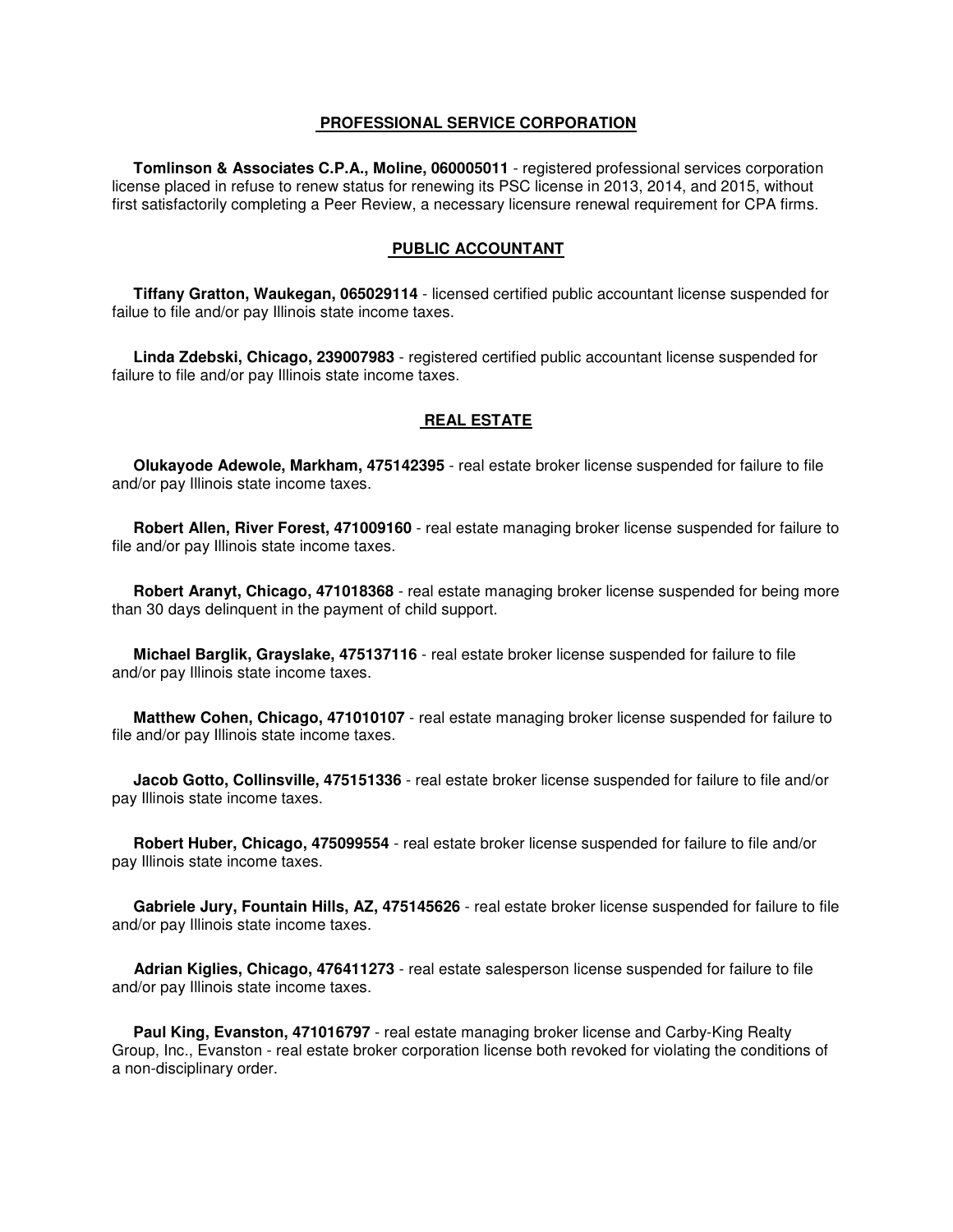**Craig Moore, Chicago, 471013202** - real estate managing license suspended for failure to file and/or pay Illinois state income taxes.

 **Daniel Nolan, Hoffman Estates, 475145711** - real estate broker license suspended for failure to file and/or pay Illinois state income taxes.

 **Crystal Phillips, Western Springs, 475154530** - real estate broker license suspended for failure to file and/or pay Illinois state income taxes.

 **Indra Seahra, Glendale Heights, 475146592** - real estate broker license revoked because of her failure to satisfy a judgment entered against her that resulted in payment from the Real Estate Recovery Fund.

 **Brian Severson, Sycamore, 471016488** - real estate managing license suspended for failure to file and/or pay Illinois state income taxes.

 **Brian Severson, Sycamore, 475121538** - real estate broker license suspended for failure to file and/or pay Illinois state income taxes.

 **Gerald Snower, Chicago, 475156489** - real estate broker license suspended for failure to file and/or pay Illinois state income taxes.

 **James Speights, Frankfort, 475153430** - real estate broker license suspended for failure to file and/or pay Illinois state income taxes.

 **Danny Steinberg, Chicago, 475153549** - real estate broker license suspended for failure to file and/or pay Illinois state income taxes.

 **Jeffrey Walker, Wheaton, 471014003** - real estate managing broker license suspended for failure to file and/or pay Illinois state income taxes.

#### **RESPIRATORY CARE**

 **Laurie Cox, Marseilles, 19400082** - respiratory care practictioner license reprimanded for unprofessional behavior for yelling at a patient who kept trying to remove his tracheotomy tube.

 **Diane Hunter, Chicago, 194002621** - respiratory care practictioner license suspended for failue to file and/or pay Illinois state income taxes.

#### **SHORTHAND REPORTER**

 **Rachel Sherrod, Matteson, 084004676** - certified shorthand reporter license placed in refuse to renew status based on professional incompetence, failing to respond to a Department written information request, unprofessional conduct, willful failure to retain notes, and failure to deliver transcripts in a timely manner.

 **Wendy Strickler, North Aurora, 084003257** - certified shorthand reporter license suspended for failue to file and/or pay Illinois state income taxes.